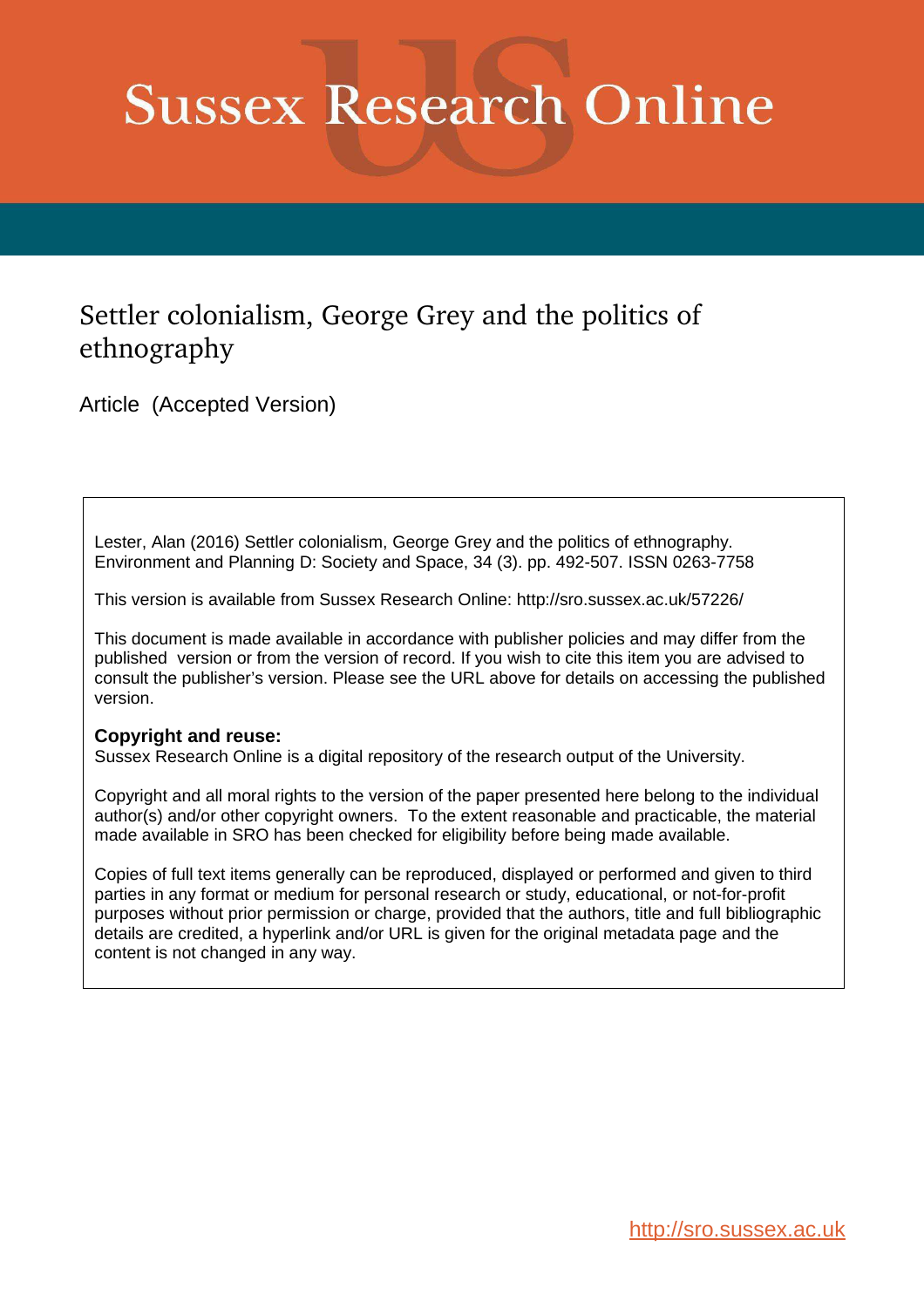

### Settler Colonialism, George Grey and the Politics of **Ethnography**

|                            | Journal: <i>Environment and Planning D: Society and Space</i>                     |
|----------------------------|-----------------------------------------------------------------------------------|
|                            | Manuscript ID   EPD-2015-0093.R3                                                  |
| Manuscript Type:   Article |                                                                                   |
|                            | Keywords: ethnography, colonization, humanitarian governance, empire, George Grey |
|                            |                                                                                   |

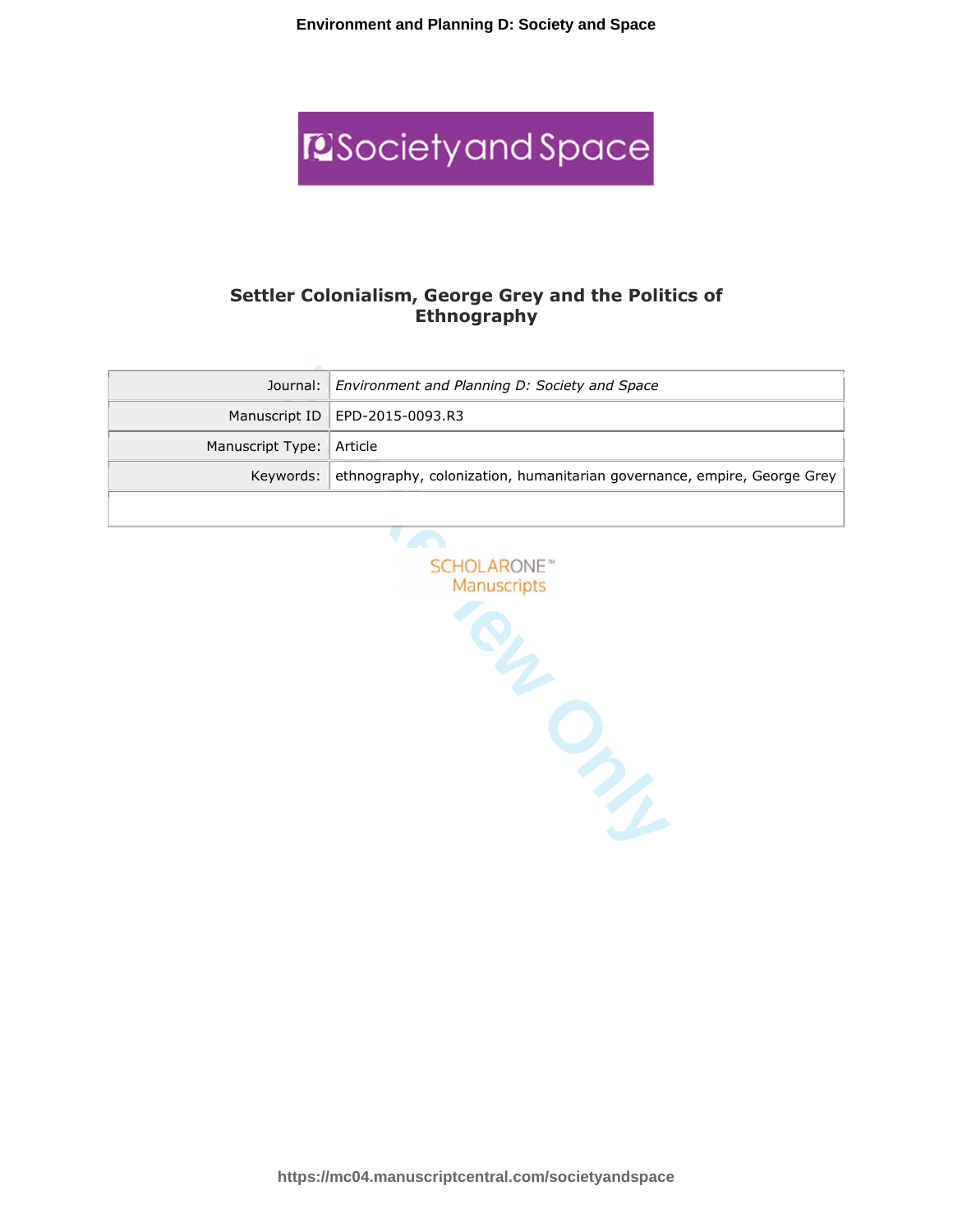#### Settler Colonialism, George Grey and the Politics of Ethnography

#### **Introduction**

Wer was embodied particularly clearly in the figure obidate the British settler colonies, and who also alse a whole with a powerful legitimation as a *humane* this rule lay in a form of cultural genocide, posited a eradica This articles suggests that ethnography and colonial governance were constitutive of each other, and co-constitutive with the construction of an unprecedentedly extensive empire. I argue that the combination of ethnographic expertise and governmental power was embodied particularly clearly in the figure of George Grey, who helped consolidate the British settler colonies, and who also also provided the British empire as a whole with a powerful legitimation as a *humane* form of rule. The humane-ness of this rule lay in a form of cultural genocide, posited as the sole alternative to the eradication of entire races. Grey achieved these outcomes through extensive, and previously unexplored, networks of communication and influence connecting South Australian, New Zealand, South African and British places, among others distributed across an imperial terrain. The texts that he formulated and circulated and the uses to which they were put at these different sites, comprised an extraordinarily potent and geographically extensive ethnographic-governmental assemblage.

George Grey's particular articulation between ethnographic research in settler colonies and the art of governmentality produced a discourse and a policy of assimilation (or what he called amalgamation). While the relationship between early anthropology and colonial governmentality, specifically form of indirect rule, has been identified in late nineteenth century Indian and African contexts, and in more recent American military ventures abroad (Asad 1973; Scholte 1975; Pels and Salemink, 1999; Lugard 1930; Meek, 1937; Ludden, 1992; Dirks, 1992; Cohn 1996), Grey's ethnographic-governmentality was developed even as British colonization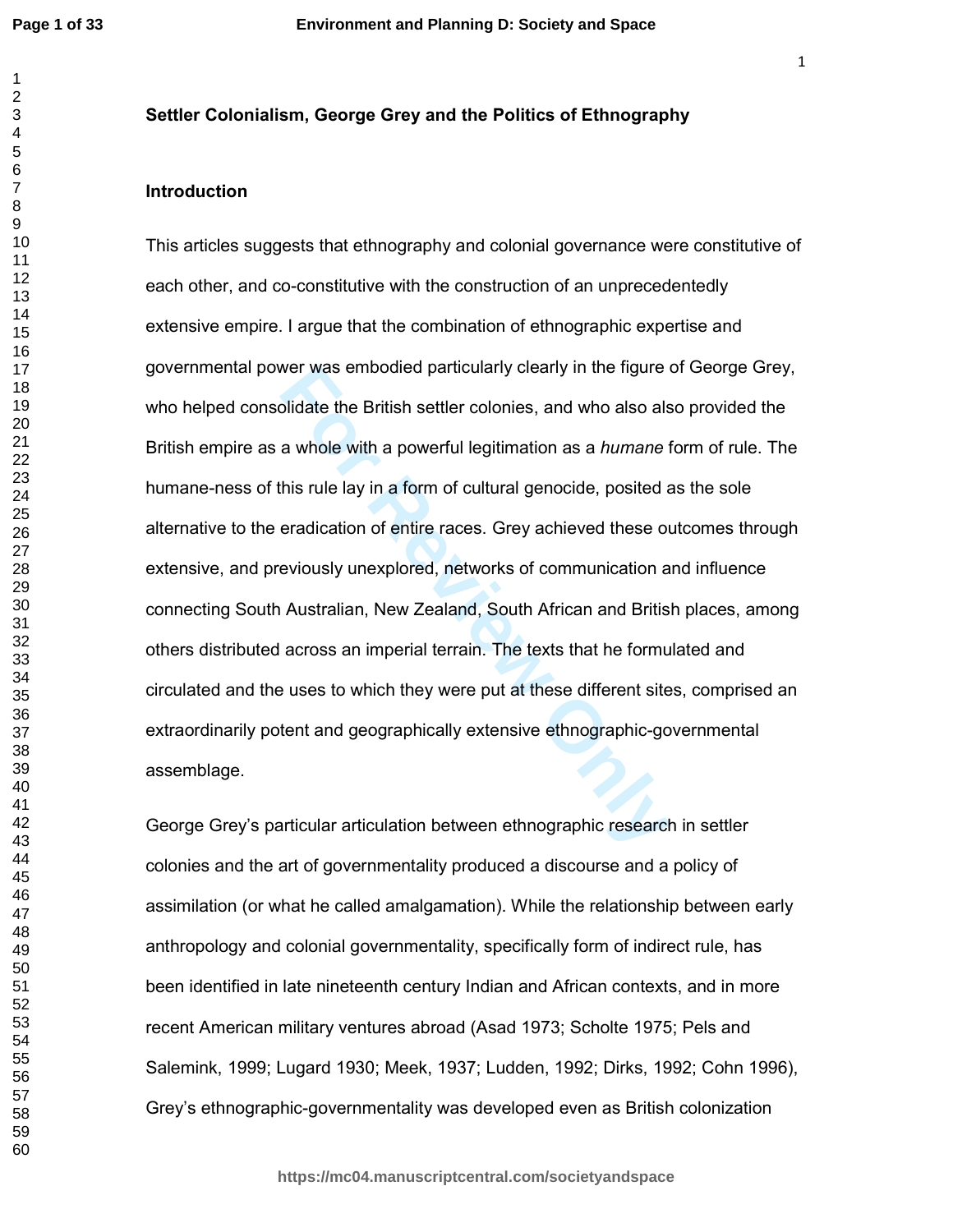reture not an event" (Wolfe 1999, 2, Veracini 2010)<br>hic and governmental activities, directed at reconfig<br>enous peoples around the projects of the settler st<br>eciated even in this body of work. "Amalgamation"<br>igenous societ was being effected, and at the highest level of both colonial and imperial governments. Moreover, Grey's ethnography sustained the notion that initial, violent colonisation, mass invasion and dispossession, was liberal. As Patrick Wolfe has argued, there has been a close relationship between ethnographic and governmental practice in the settler colonies of North America, southern Africa and Australasia. The genesis of anthropology is critical to Wolfe's assertion, underpinning the recent emergence of "settler colonial studies" as a distinct field of scholarship, that settler "invasion is a structure not an event" (Wolfe 1999, 2, Veracini 2010). But the effect of Grey's ethnographic and governmental activities, directed at reconfiguring the lives of individual Indigenous peoples around the projects of the settler state, has as yet been under-appreciated even in this body of work. "Amalgamation" entailed both the elimination of Indigenous society and the transfer of its territory on the one hand, and the duty of care to Indigenous *individuals* newly assimilated into settler societies on the other.

It was this duty of care which rendered colonial *humanitarian* governance a relatively novel enterprise during the early nineteenth century (Lester and Dussart, 2014). In a colonial context, ever since the beginnings of slave amelioration policies in the 1810s, humanitarian reason has existed not solely in the extra-governmental realm of the NGO or the political lobby; it has also "serve[d] both to define and to justify discourses and practices of the government of human beings" (Fassin 2012, 2). Humanitarianism enables specifically a mode of governing the "moral economy of suffering" within a society by dealing with the precariousness of subjects (Fassin 2012, 2; Reid Henry 2014). While the consequences of natural disasters within Europe, for instance, could not be left to go untended without the imposition of state order (Foucault 1979), the same could be said of the violent destruction of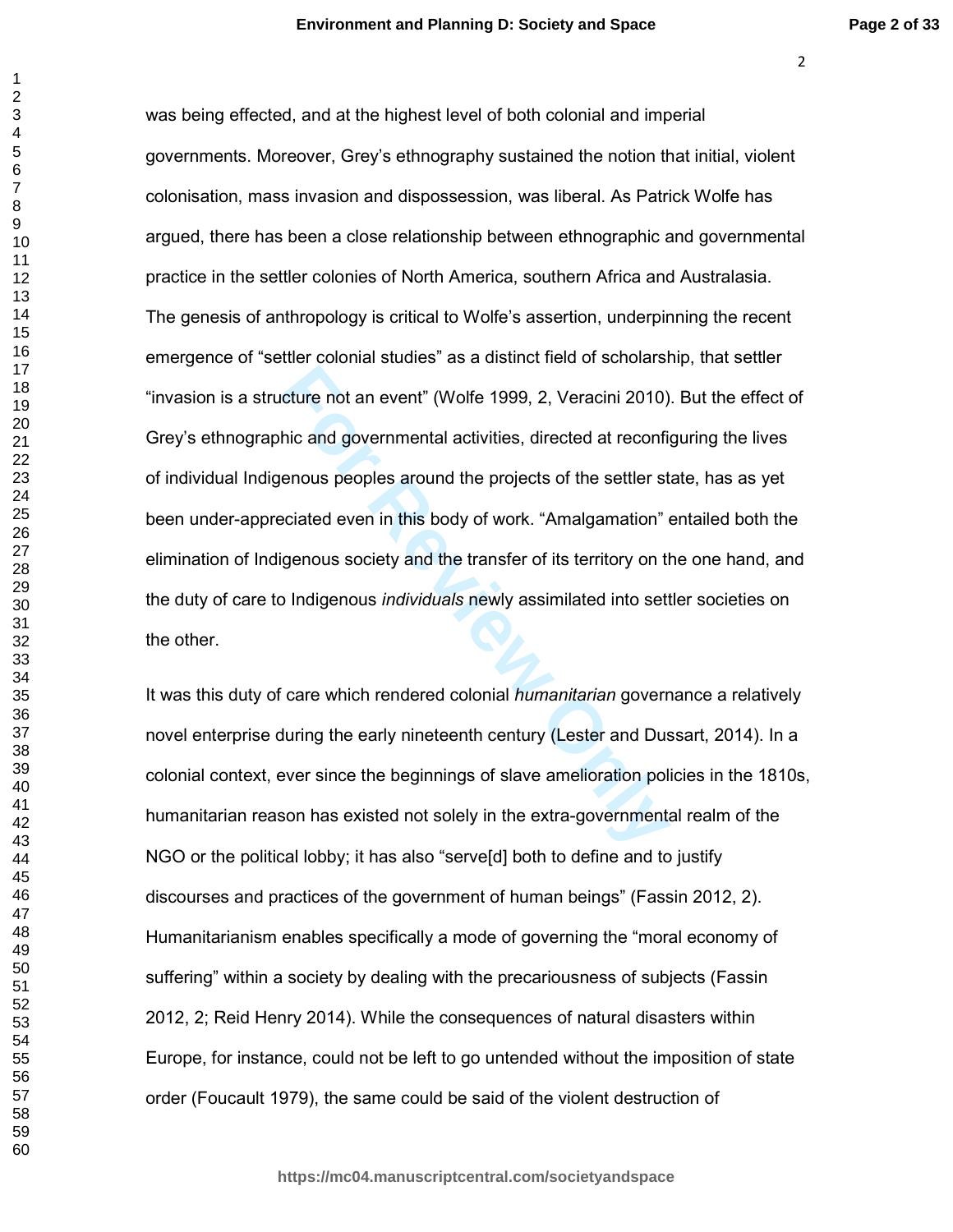indigenous societies in the settler colonies. The annihilation of such societies could not (generally) be allowed because of a modern state's imperative to control, regulate and as far as possible monopolise the violence of colonization. Humanitarian regulation as a function of government  $-$  a way of being governmental – was thus as intrinsic to the project of Britain's colonization of other lands as it was to the coeval emergence of a modern state system in Europe.

actice of humanitarian governance in settler colonia<br>
in South Australia and New Zealand, was that of Pi<br>
ir ultimate "civilization" and integration with settler<br>
trailed preserving Indigenous communities' access<br>
1, to a The prevailing practice of humanitarian governance in settler colonies, which Grey directly inherited in South Australia and New Zealand, was that of Protection. Whilst it emphasised their ultimate "civilization" and integration with settler communities, Protection also entailed preserving Indigenous communities' access to land and treating with them, to a certain extent as if they were still sovereign peoples within specific locales (Lester and Dussart 2014). It was in effecting an end to this particular form of humanitarian governance in settler societies, and providing both the legitimation for, and experiments with, the practice of "amalgamation" or assimilation, that Grey's intersecting ethnographic and governmental expertise proved so potent and its effects so enduring.

#### **George Grey**

 $\overline{a}$ 

Grey was "among the builders of Empire in the Southern Hemisphere" (Henderson, 1907, xiii). His "reputation – and debates about it – span the English-speaking world" (Dale, 2006, 147). Grey's personal contacts certainly numbered among the most famous people of his lifetime, including Charles Darwin, Charles Lyell, Thomas Carlyle, Florence Nightingale and Queen Victoria (Milne, 1899; Grant, 2005).<sup>1</sup> And

 It was in his correspondence with Grey that Darwin used the phrase "origin of species" on perhaps the first occasion (Grant 2005, 66).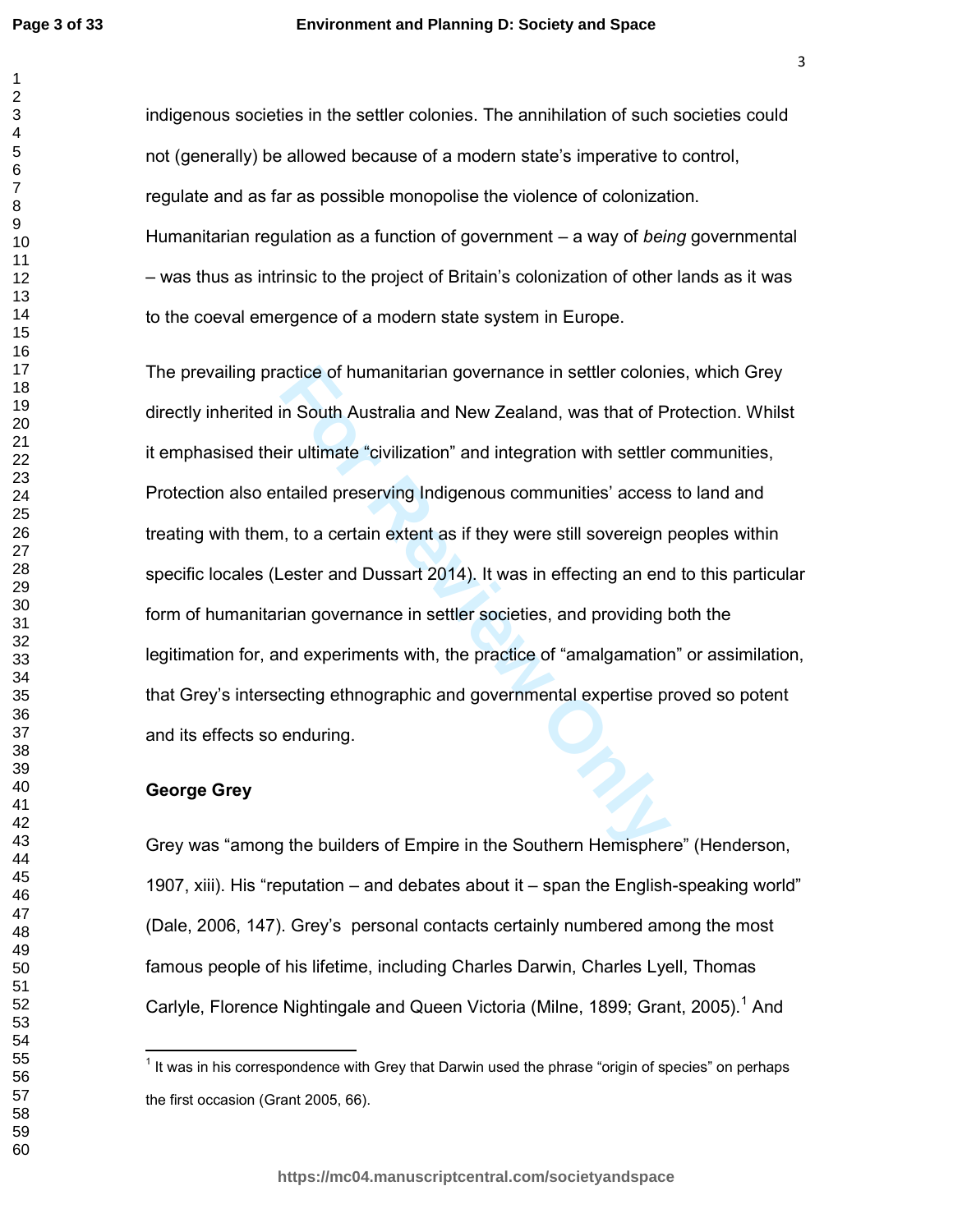yet, partly because of the loss of his personal papers in a fire, and largely because of his performative dexterity, Grey remains also one of the most enigmatic of imperial figures. His biographer noted that "he has been denounced as an autocrat and a Conservative and hailed as a great Liberal and a radical reformer"; portrayed as "an ambitious self-seeker who humbugged the authorities by professions of philanthropy" and "a genuine humanitarian pursuing high ideals by dubious methods which exposed him to misinterpretation" (Rutherford, 1961, v; Berg, 1999).

and ambivalent figures like Grey and other colonial (<br>em as individual subjects attempting to gain capace<br>wernmentality that was both territorialised and disc<br>general and Lester 2012 for colonial governmenta<br>a complex, dyn We can understand ambivalent figures like Grey and other colonial governors only if we conceive of them as individual subjects attempting to gain capacity within an assemblage of governmentality that was both territorialised and discursive (see DeLanda 2006 in general and Lester 2012 for colonial governmentality). If Grey's own identity was a complex, dynamic, embodied assemblage at one scale, the discourse of colonial governance in which he played a key role constituted an assembled identity of a different kind and scale - one that was dispersed and embodied differentially in different people. This discourse causally affected the people that were its component parts, limiting them and enabling them. As a definable assemblage, colonial governmentality had both material and expressive components. It was expressed above all by language that took material form in the words of texts and the images that travelled to sustain governmental networks. Grey would prove particularly adept at mobilizing such language and disseminating it, acquiring capacity within, and ability to shape, governmentality.

In 1830, commissioned as an ensign, Grey had been posted to Ireland, where he served for three or four years. In most biographical narratives, Grey's uncomfortable experiences there persuaded him of the necessity for a liberal empire. Although instructed to counter an organised boycott of tithes he could not help himself being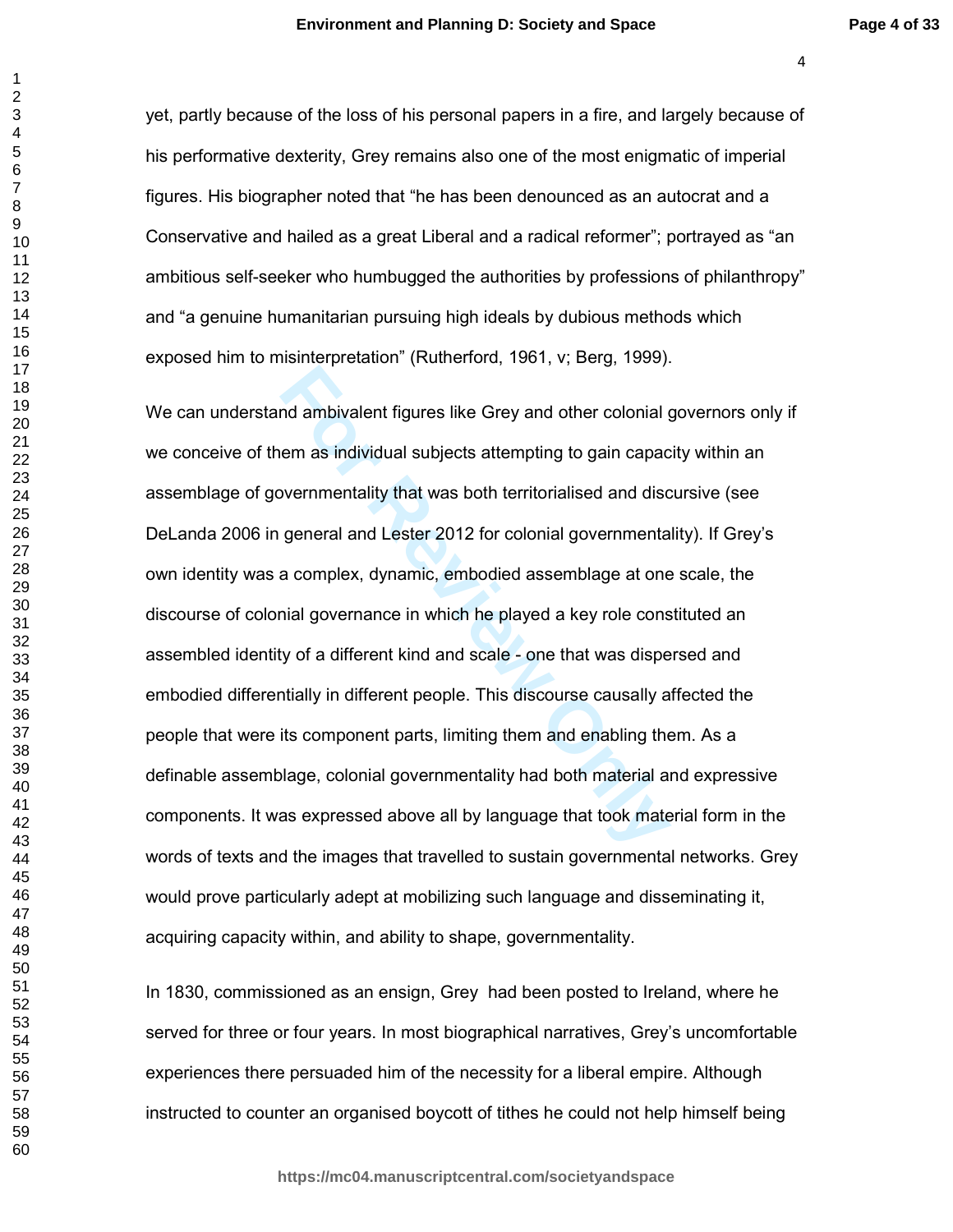inspired by Daniel O'Connell's nationalist oratory. Rather than being the cause of the conflict between his loyalty and his sympathy, however, the British Empire offered Grey a resolution to it. As Keith Sinclair put it, "appalled by the poverty of the Irish people ... He reached the conclusion that emigration was the solution to Ireland's ills: new nations should be established, in lands of opportunity for the poor" (Sinclair, 2012, np).

Evisited this Irish period in Grey's formative years,<br>**Formative and Secure 11 and Secure 2016**<br>**Formation** and liberal interved as the arena in which Grey learned how to nations for multiple audiences. Thus, although Grey Dale (2006) has revisited this Irish period in Grey's formative years, questioning the notion that the lesson he learned was that of emigration and liberal imperial reform. Rather, Ireland served as the arena in which Grey learned how to narrativise his ambivalent behaviours for multiple audiences. Thus, although Grey left Ireland after three or four years to return to Sandhurst for further military training, he made it seem in later accounts, reproduced by subsequent biographers, as though the experience of service there had so radicalised him that he chose to leave the army and pursue a career as a colonial explorer, in order to help realise his vision of benevolent imperial expansion in new lands. The account of his experiences that the older Grey narrated to his first biographer was certainly inflected with the trope of individual transformation characteristic of the evangelical narratives that were popular during the 1830s (Milne, 1899).

After exploring in Western Australia Grey acted briefly as magistrate in Albany. He used his few months in office there to very good effect in the promotion of his career in Britain. Not only did he publish his exploratory journal and a vocabulary of Aboriginal languages, to which I will return below; he also appended to his journal a pamphlet entitled Report on the Best Means of Promoting the Civilization of the Aboriginal Inhabitants of Australia, which outlined a scheme for the humane governance of Aboriginal people undergoing settler colonization (Grey, 1840).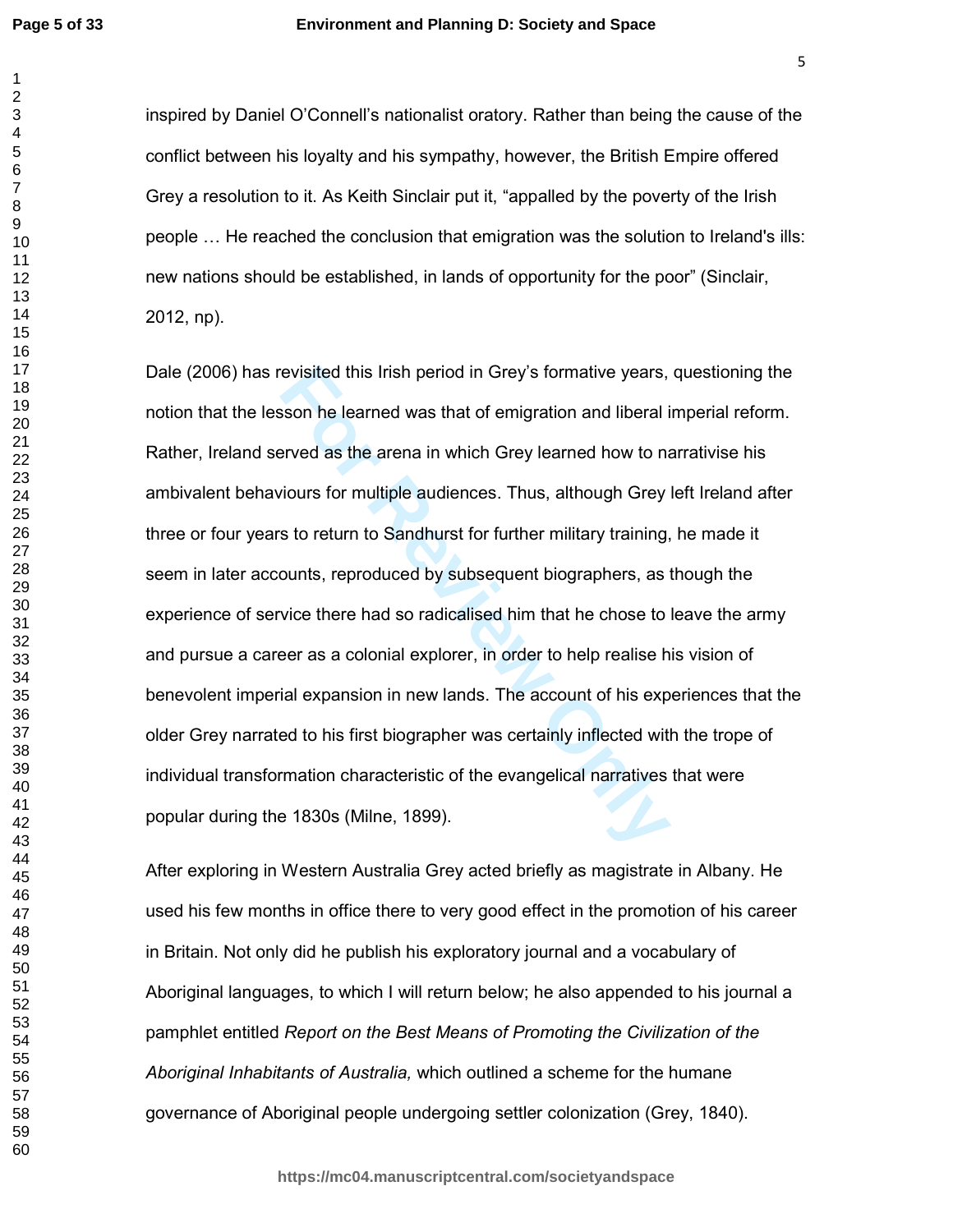For and republished in periodicals in Britain and the understandent on Salesa notes, the report actually "contained littly th was that it tied together many diverse approach as already sympathetic, with a few detailed touc The *Report* acquired tremendous significance for Grey's later career, as both governor and ethnographer. It enabled Grey to acquire considerably enhanced capacity within those networks through which the art of colonial government was inscribed. Grey promoted it assiduously, via James Stephen, Permanent Under Secretary at the Colonial Office in London, who enclosed it with the instructions sent to James Hobson for his first Lieutenant Governorship of New Zealand, as a potential model for humane governance of the Māori. It was published in Parliamentary Papers and republished in periodicals in Britain and the Australian colonies. As Damon Salesa notes, the report actually "contained little that was original. Its strength was that it tied together many diverse approaches to which the Colonial Office was already sympathetic, with a few detailed touches that were Grey's own". Nevertheless its effect was, in the words of Colonial Secretary Lord John Russell, to render Grey "a man destined to reclaim an aboriginal race and amalgamate them with civilization" (Salesa, 2011, 108).

Not only did his *Report* secure a reputation for Grey at a young age, it also provided him with a template for governmentality that he would seek to effect throughout his own gubernatorial career. The contact that he had made with James Stephen enabled Grey to embark upon the governorship of South Australia, aged only twenty eight, after his return to England, and it was there that he acquired particular favour with the Colonial Office for reversing the colony's slide into insolvency and complete dependence on the British exchequer (Dale, 2008).

#### **Understandings of Race**

In much of the historical and geographical literature on racial thought, the mid nineteenth century features as a key disjuncture. Beforehand, evangelical ideas of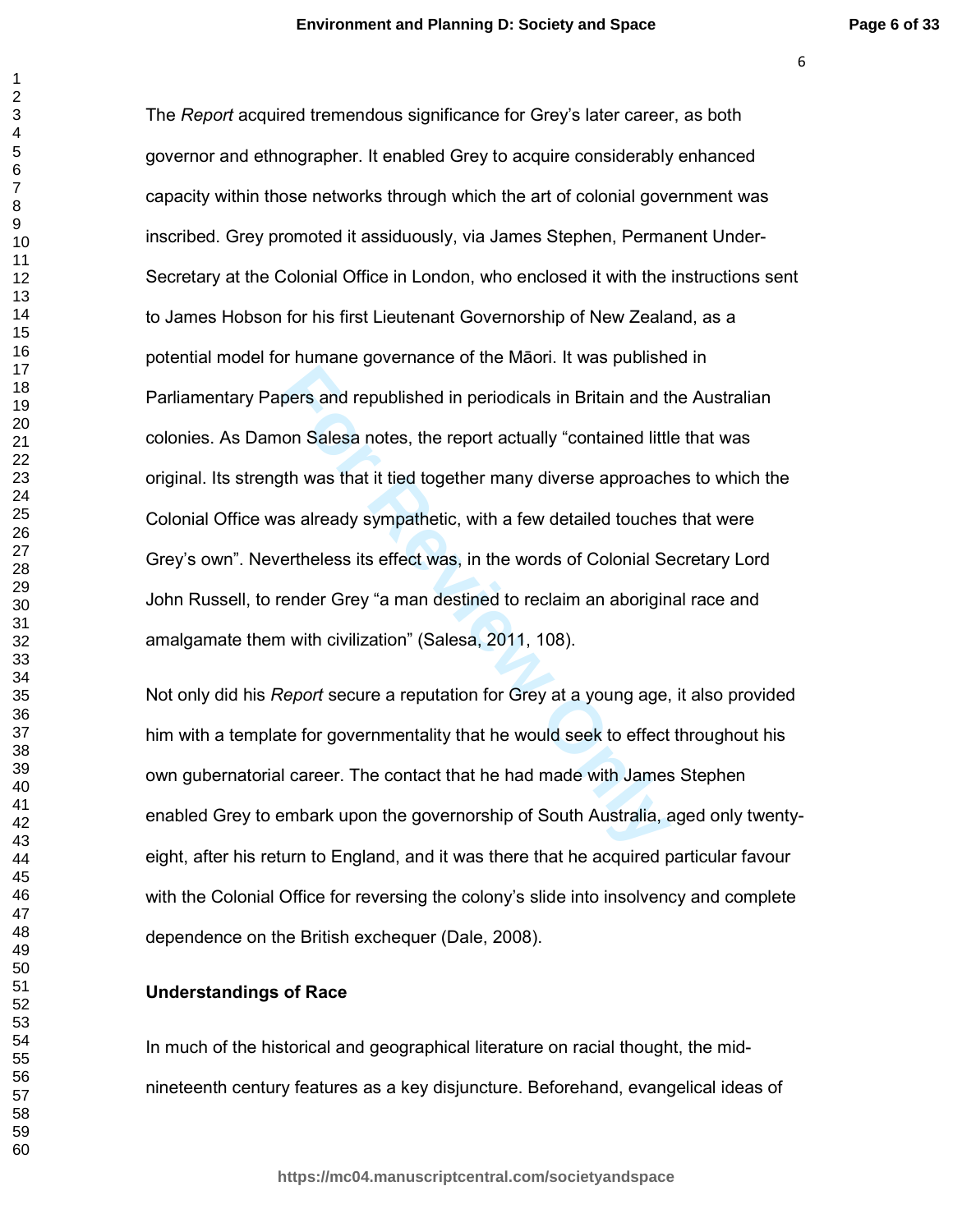$\mathbf{1}$ 

ot a consensual nor a hegemonic understanding, lempire, in most of the later nineteenth century. Rathernetic interpretation of race continued to dominate uurse (Lorimer, 2013, 8; Livingstone, 2008). While sonic, however, t human universality – the same ideas that had fostered the antislavery movement in Britain and across the Atlantic – had accompanied a monogenetic and stadial understanding of human progress (see Livingstone 2008). Afterwards, historians of science and race have suggested, a biologically determinist understanding of race, associated in part with polygenetic explanations of human origins and encouraged by social Darwinism, became dominant (Lorimer, 1978, Stepan 1982, Anderson 2007). Yet, scientific racism, founded upon a notion of innate and irreparable human difference, was not a consensual nor a hegemonic understanding, let alone a key legitimation for empire, in most of the later nineteenth century. Rather, a liberal and Christian, monogenetic interpretation of race continued to dominate in both scientific and popular discourse (Lorimer, 2013, 8; Livingstone, 2008). While such ideas remained hegemonic, however, they proved flexible enough to accommodate notions of immutability derived from the politicized arguments of planters, settlers and their metropolitan supporters. In particular, these ideas could be accommodated with an evolution - inflected understanding that colonized races' progress towards civilization would take thousands of years, rather than a generation or two. And that was if certain races were going to persist at all.

While there had long been expectations of the rise and fall of particular civilizations, it was the relatively new notion of dying *races* that was most significant for Grey's career as both a persuasive ethnographer and a humanitarian governor. During the early part of the century, it was well known that species of flora and fauna, such as the dodo, rendered extinct in the seventeenth century, had disappeared as the result of human action. But endemic extinction, as a result of "nature" itself was, as yet, inconceivable. As Sadiah Qureshi explains, "accepting extinction as a feature of the natural world posed several difficulties ... For many theists and deists alike, the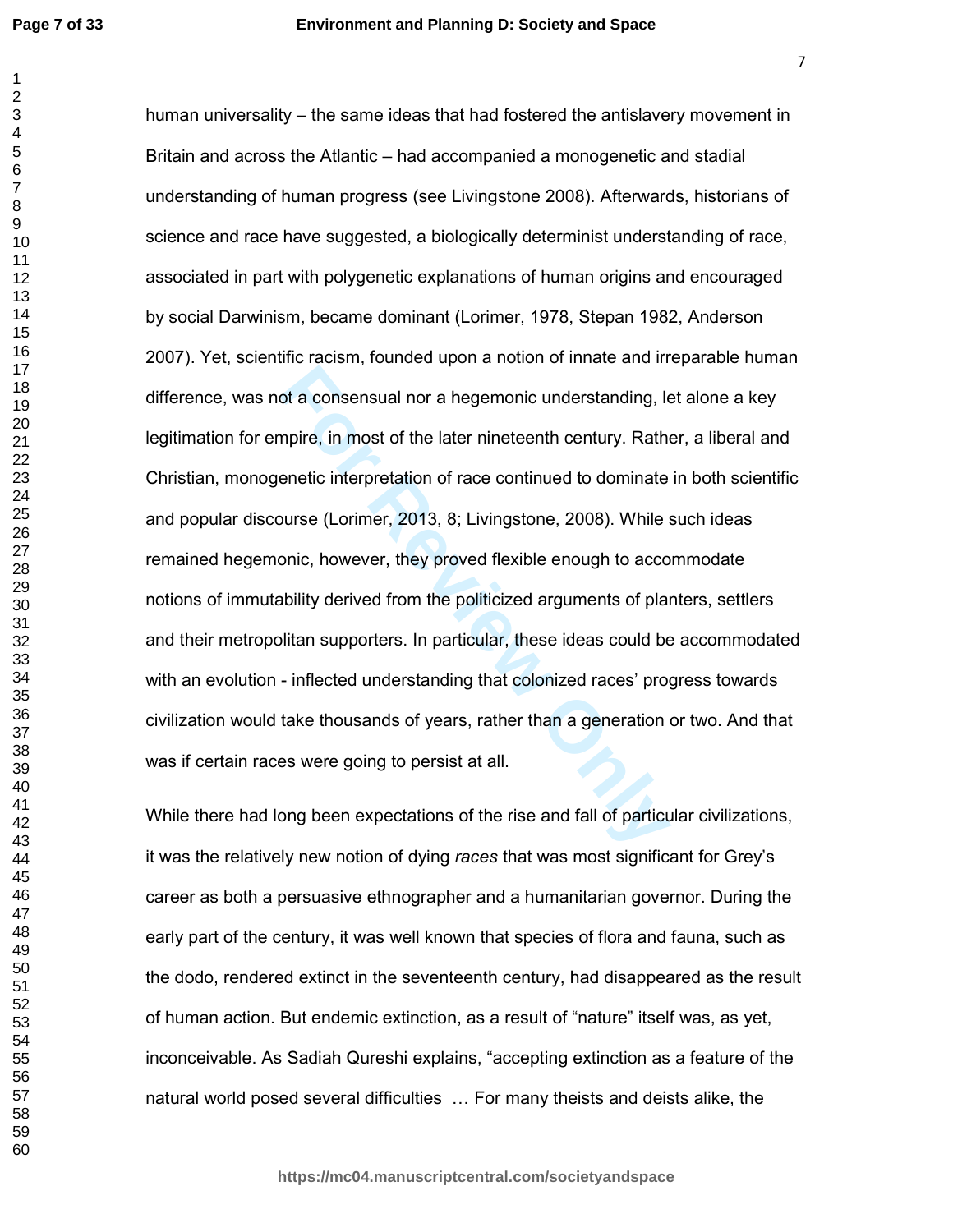possibility of extinction appeared to undermine the perfection one might expect of a natural world designed by a Supreme Being. Moreover, it contradicted the notion of natural plenitude: the widely accepted proposition that all possible forms of existence, whether living or not, had existed and would continue to do so" (Qureshi, 2013a, 3). Following especially Cuvier's analysis of fossil elephants as a distinct species, however, European scientists began to accept that extinction could be a "natural" process, even outside of human agency (Qureshi, 2013b, 270). It was not, therefore something for which human culpability was necessary.

ich human culpability was necessary.<br>
Inding raised the possibility of a revised rather than<br>
Intaining to the natural divisions within humanity itse<br>
Internal and agriculture to commerce, but rather, groups<br>
Internal and Such an understanding raised the possibility of a revised rather than abandoned, stadial theory, pertaining to the natural divisions within humanity itself. It was not necessarily the same peoples who progressively moved from hunter-gathering through pastoralism and agriculture to commerce, but rather, groups more advanced along this scale may have rendered extinct more backward human populations. They would have done so with no more premeditated malice than the environmental changes and interspecies competition that had caused the disappearance of the fossil elephants. Those who professed humanity found it regrettable nonetheless, and these revised understandings of the fate of races encountering more advanced peoples would have implications for colonial governance.

As we have seen, at the time that Grey first started to gain influence as a young explorer, the dominant governmental discourse of humane colonization in the expanding British settler colonies centred upon the idea of Protection. This meant, in effect, the preservation of Indigenous life and resources in the midst of settler invasion. It was a project entrusted to a handful of officials given the title of Protector of Aborigines in Australia and New Zealand. These men were organised within official Protectorate governmental departments that were modelled on the offices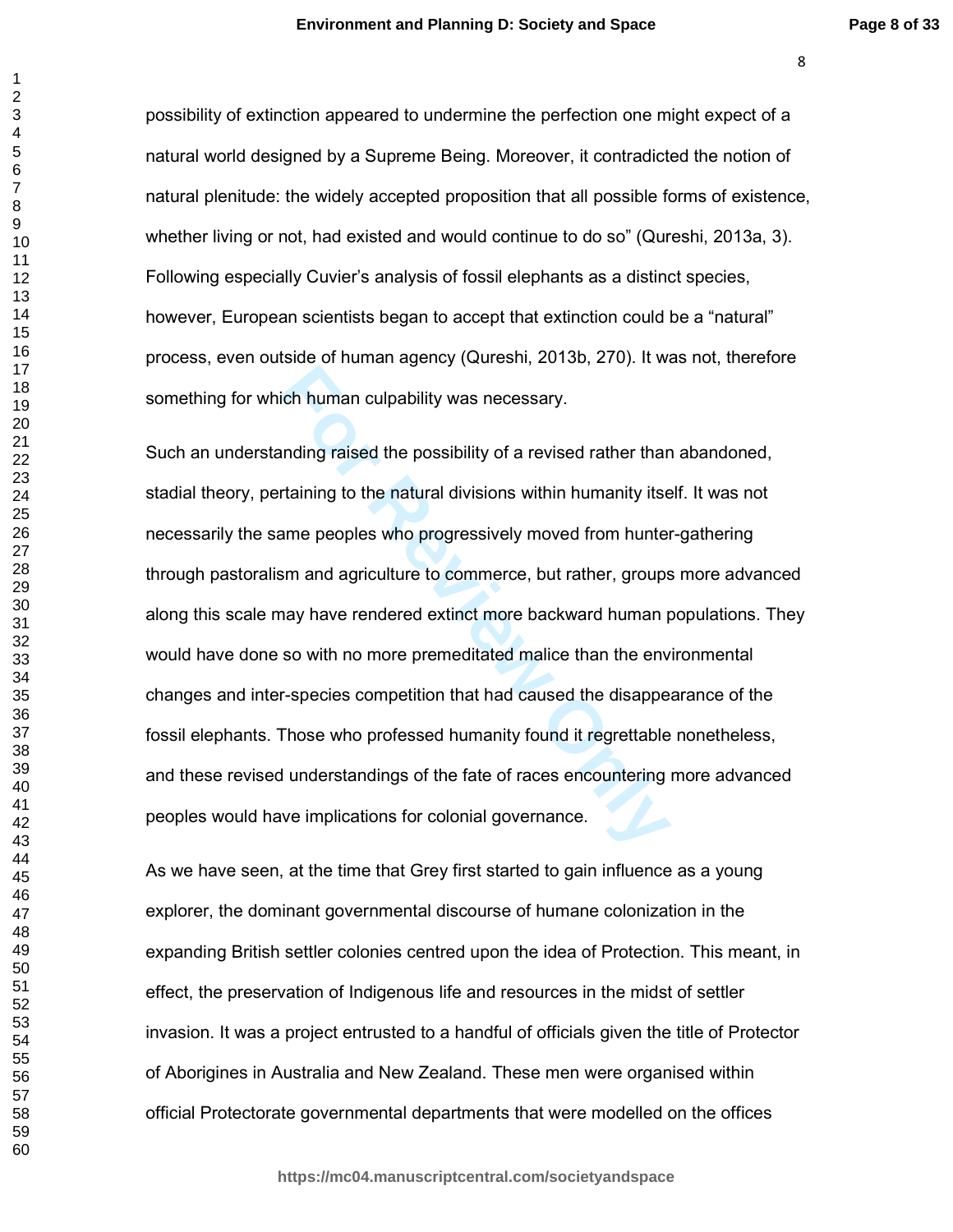established for the protection of slaves in the Caribbean during the era of the amelioration. Given magisterial powers, the Protectors' role was to shield their Indigenous charges from settler violence and dispossession. They had also had a remit of introducing British civilization and Christianity to their Indigenous 'recipients', on reserved landholdings, although most lacked the resources and support to attempt such a civilizing mission (Lester and Dussart, 2014). Their task seemed particularly futile in the face of the rapid and violently destructive colonization of the Port Philip District (now Victoria). There, rates of Aboriginal population decline were around 90 per cent, with direct massacres rather than introduced diseases "responsible for the deaths of more than 11 per cent of the known Aboriginal population", between 1836 and 1851 (Ryan 2010, 257).

f (now Victoria). There, rates of Aboriginal population<br>the with direct massacres rather than introduced dis<br>ne deaths of more than 11 per cent of the known A<br>een 1836 and 1851 (Ryan 2010, 257).<br>Empire, it was the contempo Within the British Empire, it was the contemporaneous fate of Van Diemen's Land's Aboriginal population, however, which seemed most persuasive of the new understanding that human extinction could itself be a 'natural', if unfortunate, process. Aboriginal "eradication" in Tasmania came, widely and quickly, to be understood in Britain as an inevitable consequence of the spread of a more advanced people and civilization (for accounts of the guerrilla war which underlay this discourse of eradication see Reynolds 1995, Ryan 1996, Boyce, 2009). As the first empirical example of a supposedly dying race, Tasmania's Aboriginal people loomed large in mid- to late- nineteenth century British discourse (Lawson 2014). Through newspapers, travel writing, art exhibitions, museum displays and the scientific appropriation of bodily remains, metropolitan audiences learned the lesson from Tasmania that, much as it might be regretted, such was Europeans', and especially Britons' power, other races would simply fade away before them as they spread their influence around the world (Lawson 2014; McGregor, 1997).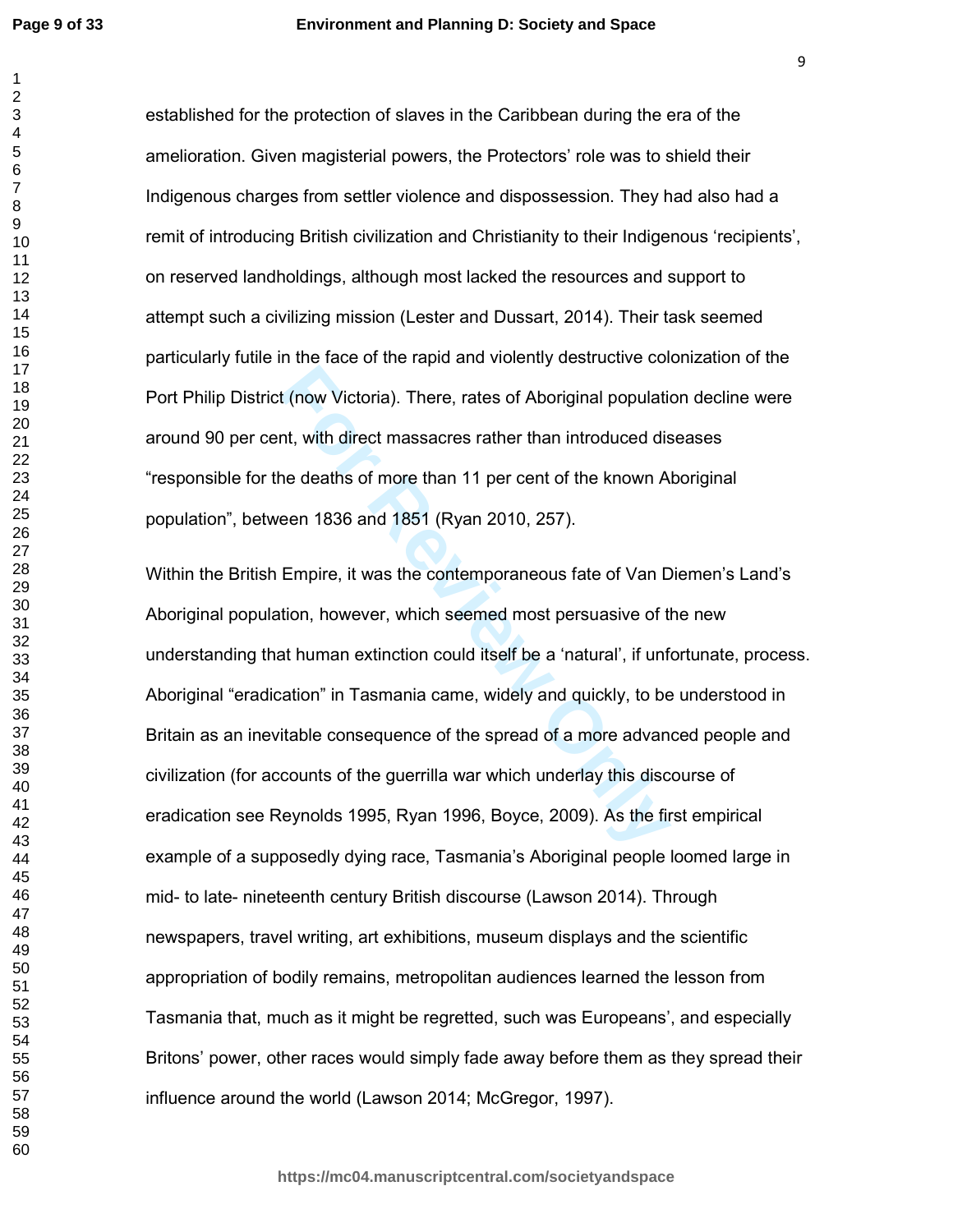the face of the inevitable and necessary changes, if the face of the inevitable and necessary changes, if they of man whose details were essential to a definition scientist and humanist was clear: he must collect are produ It was this understanding, based upon practical experience in Australasia, which gave rise to the origins of ethnography as a project of salvage (Sera-Shriar, 2013). Just as the collection of disappearing species of flora and fauna, and their preservation in zoological or botanical gardens became central to the developing biological sciences, the "sudden and traumatic" awareness "of the destructive impact of European civilization on native peoples and their cultures" gave rise to the collection of information on dying races as the basis for the new science of ethnography. "In the face of the inevitable and necessary changes, in the face of an almost infinite variety of man whose details were essential to a definition of man, the obligation of both scientist and humanist was clear: he must collect and preserve the information and the products of human activity and genius so rapidly being destroyed" (Gruber 1970, 1290).

Before the British Association for the Advancement of Science (BAAS) in 1839, James Cowles Prichard outlined the tone for an emergent anthropology:,

Wherever Europeans have settled, their arrival has been the harbinger of extermination to the native tribes ... Now, as the progress of colonization is so much extended of late years, and the obstacle of distance and physical difficulties are so much overcome, it may be calculated that these calamities ... are to be accelerated in their progress; and it may happen that, in the course of another century, the aboriginal nations of most parts of the world will have ceased entirely to exist. In the meantime, if Christian nations think it not their duty to interpose and save the numerous tribes of their own species from utter extermination, it is of the greatest importance ... to obtain much more extensive information than we now possess of their physical and moral characters. A great number of curious problems in physiology ... remain

**https://mc04.manuscriptcentral.com/societyandspace**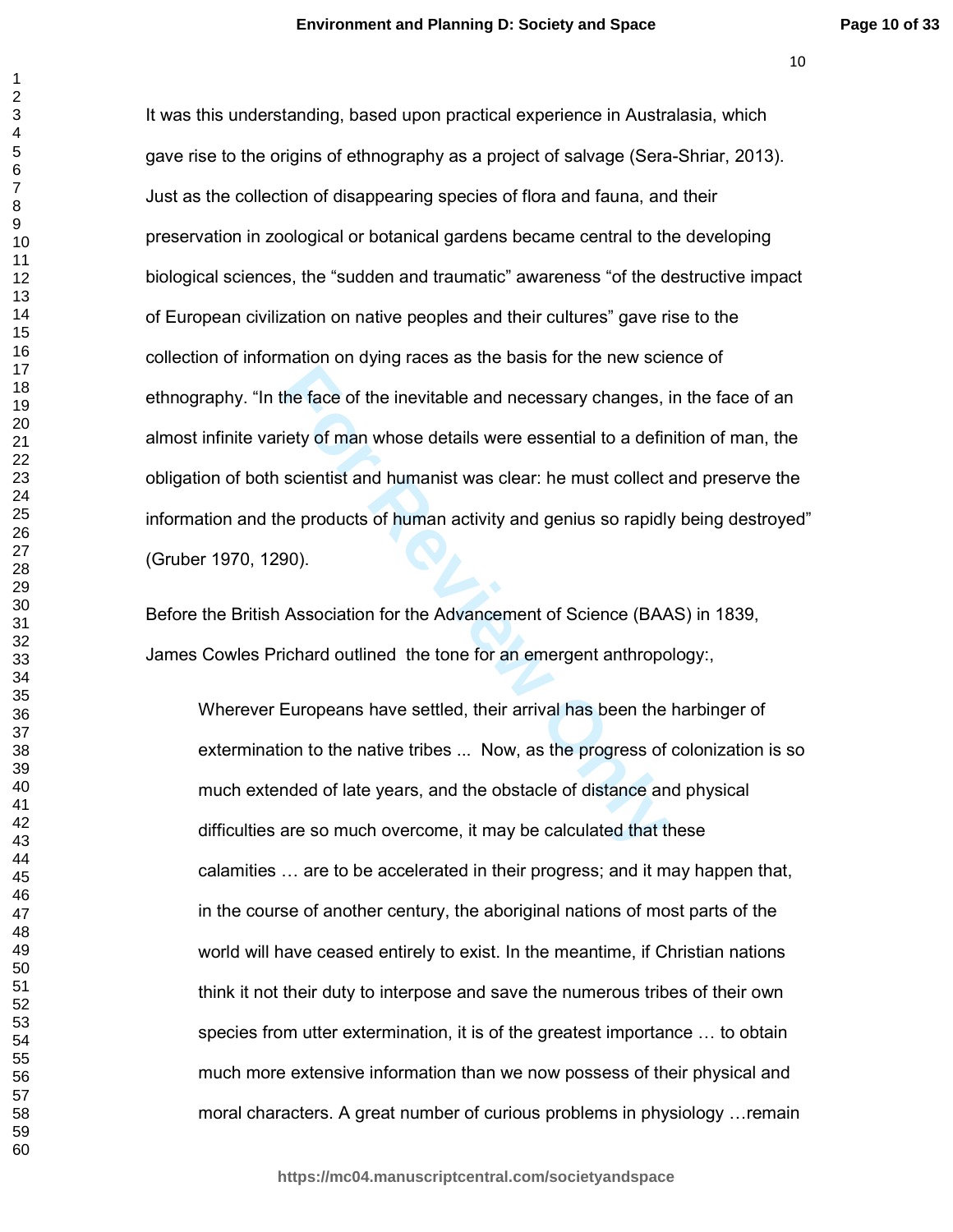as yet imperfectly solved. The psychology of these races has been but little studied in an enlightened manner; and yet this is wanting in order to complete the history of human nature, and the philosophy of the human mind. How can this be obtained when so many tribes shall have become extinct, and their thoughts shall have perished with them? (Prichard, 1839, 1).

ggestions for the use of travellers and others, "with<br>on respecting the different races of men, and more<br>ncivilized state" (BAAS, 1839, xxvi; Sera-Shriar, 20<br>opointed to draw up the questions, including Charle<br>hard as chai The BAAS responded to Prichard's appeal by printing and circulating a series of questions and suggestions for the use of travellers and others, "with a view to procure information respecting the different races of men, and more especially those which are in an uncivilized state" (BAAS, 1839, xxvi; Sera-Shriar, 2013). A committee was appointed to draw up the questions, including Charles Darwin as member and Prichard as chairman. In its report two years later, the committee dwelt upon the "absolute necessity for pursuing the work if anything valuable and satisfactory is to be accomplished; seeing that the races in question are not only changing character, but rapidly disappearing" (BAAS, 1841, 332-3391).

#### Grey's Report

If the Indigenous peoples of Britain's settler colonies (and of the USA's proliferating western territories) were dying out, then it was clear that the project of official Protection had failed. One of the key questions for colonial governors during the later 1840s and 1850s, then, was how to perpetuate the legacy of humanitarian colonial governance, inherited from the emancipationist, evangelical 1830s and early 1840s. The problem was especially acute given that settler communities were pressing for political responsibility to be transferred from the restraining hand of the British metropolitan government to the very colonisers whose acts of violent dispossession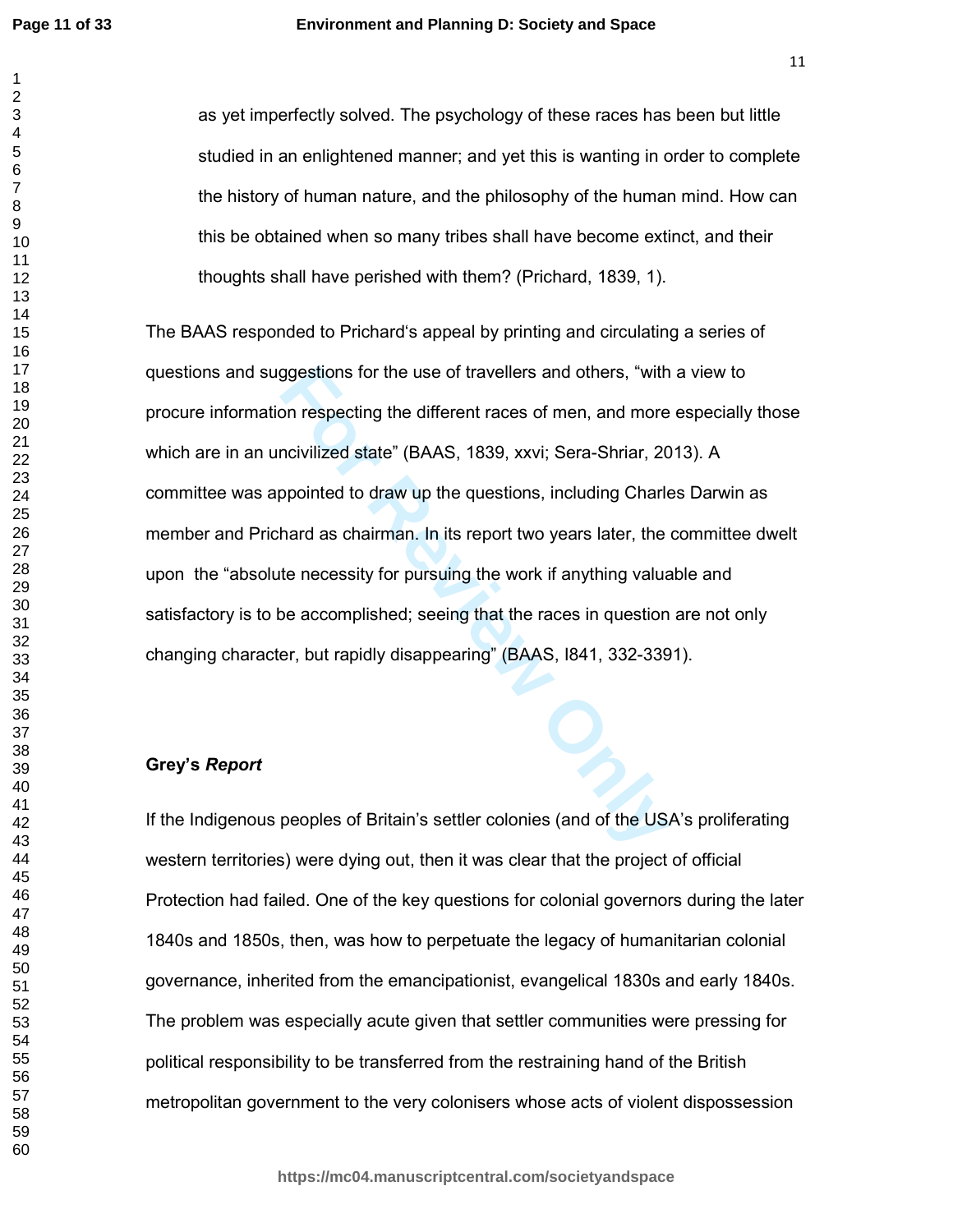sive assemblages of governmentality and the emere<br> **For Colonial office had Grey's** *Report* **from Western A**<br>
culated the year before Prichard's explicit call for a<br>
culated the year before Prichard's explicit call for a<br>
c had compelled humanitarian intervention in the first place. George Grey, I suggest, provided perhaps the most persuasive and explicit rationalisation of the dilemma and answer to this problem – an answer that proved satisfactory to the Colonial Office and, it would seem, to most Britons. But he was able to do so only by virtue of the fact that he was admired as both governor and an ethnographer and because he wrote from and governed particular sites of settler colonization. These were the characteristics that credited him with particular capacity within the mutually imbricated discursive assemblages of governmentality and the emergent field of ethnography. The Colonial office had Grey's from Western Australia published and circulated the year before Prichard's explicit call for a salvage ethnography. Grey himself would soon become one of the most influential contributors to that project and at the same time, one of the most powerful figures in the governance of empire. Both trajectories were furthered by the *Report* itself.

Grey began his *Report* by noting that all previous attempts to civilise Aboriginal people in the Australian colonies had failed. This, he argued, was because colonial policies were founded on the protective principle that, until such time as Aboriginal people proved amenable to British laws, they should be allowed to exercise "their own customs upon themselves". Whilst originating in the "Philanthropic motives" that were manifested in the Protectorates, such a position betrayed an ignorance of the real nature of these customs and of their effects upon the individuals subjected to them. Australia's Aboriginal people, as all good humanitarians knew, were "as apt and intelligent as any other race of men", but as long as their code of laws prevailed, it would be impossible for them ever to "emerge from a Savage state". Even a highly endowed, civilised race, Grey asserted, would quickly be reduced once more to savagery if such laws were ever to be imposed upon them (Grey, 1840, np).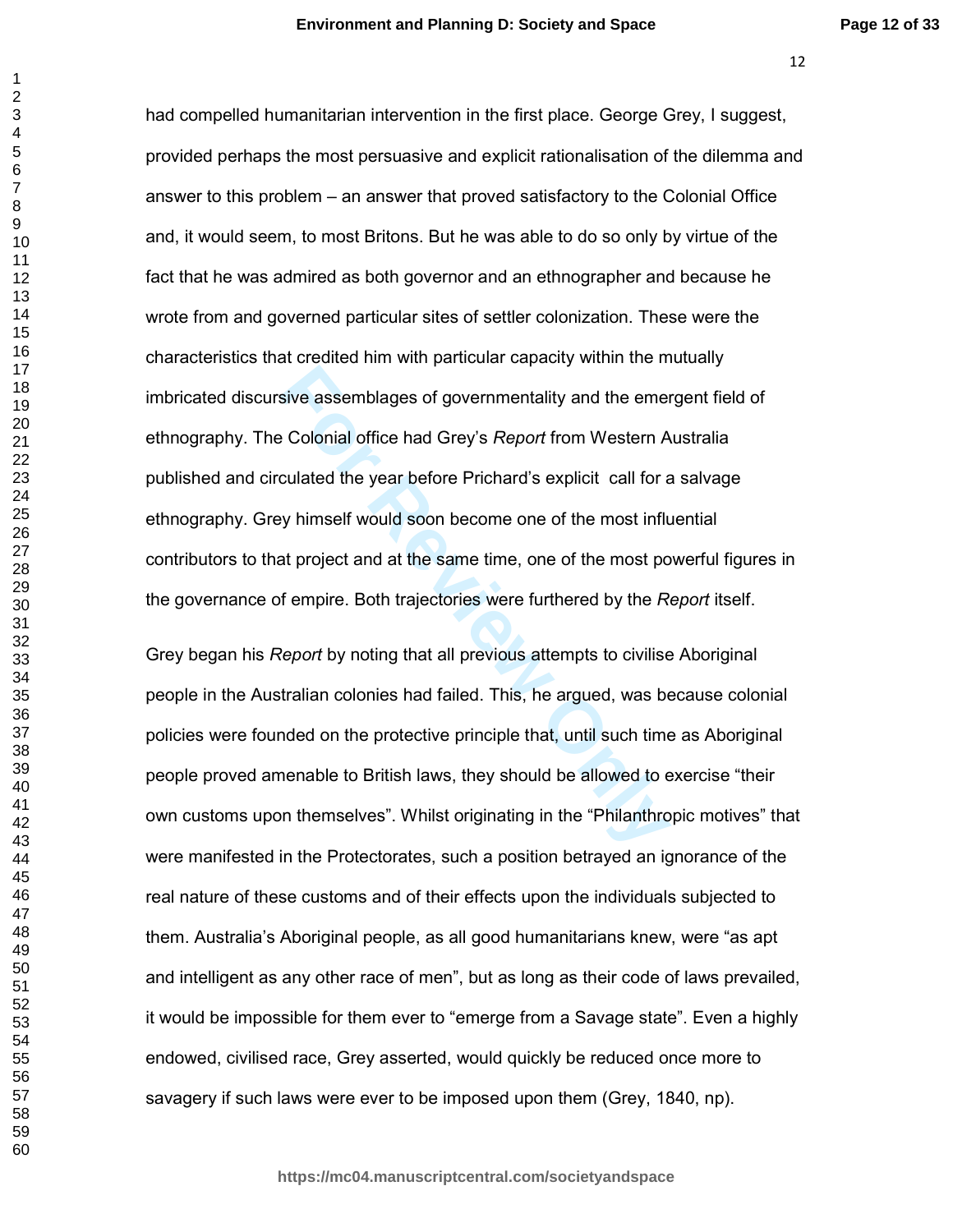The only solution was to insist, "from the moment the Aborigines of this Country are declared British subjects", that 'they are taught that the British laws are to supersede their own". Far from being an aggressive assertion of sovereignty by right of conquest, this was "the course of true humanity". Such an act would give recourse to individual Aborigines who suffered "under their own customs", whilst enjoining "all authorised persons" to "protect a native from the violence of his fellows, even though they be in the execution of their own laws". Individual indigenous people persuaded of the benefits of British civilisation might thus have an escape route from imprisoning and retarding customs (Grey, 1840, np).

British civilisation might thus have an escape route<br>etarding customs (Grey, 1840, np).<br>Ilify, Grey invoked the kind of figure upon which an<br>initarian narratives had centred in their attempts to<br>distance, writing of "almos In order to exemplify, Grey invoked the kind of figure upon which antislavery and evangelical humanitarian narratives had centred in their attempts to garner compassion at a distance, writing of "almost or quite civilized ... girls who have been betrothed in their infancy, and who, on approaching years of puberty, have been compelled by their husbands to join them" in the bush. Such "barbarous laws" would "destroy and overturn" any strides made by Aboriginal individuals (Grey, 1840, np).

From the law, the *Report* moved next to the question of labour. Noting that Aborigines were employed by settlers too sporadically, infrequently and for too low a rate of return to provide an alternative to their "fondness for the bush", Grey suggested that the most natural remedy in the longer term might be a system of proper schooling for Aboriginal children in order to inculcate the habits of skilled labour. Grey's more immediate solution was that the current system by which settlers could be rewarded for introducing British labourers to the colonies be diverted, so as to reward settlers who brought Aboriginal people into paid employment, largely through remission in the purchase of land. Not only would such settlers still be helping to relieve the colony's labour shortages, they would also confer benefit on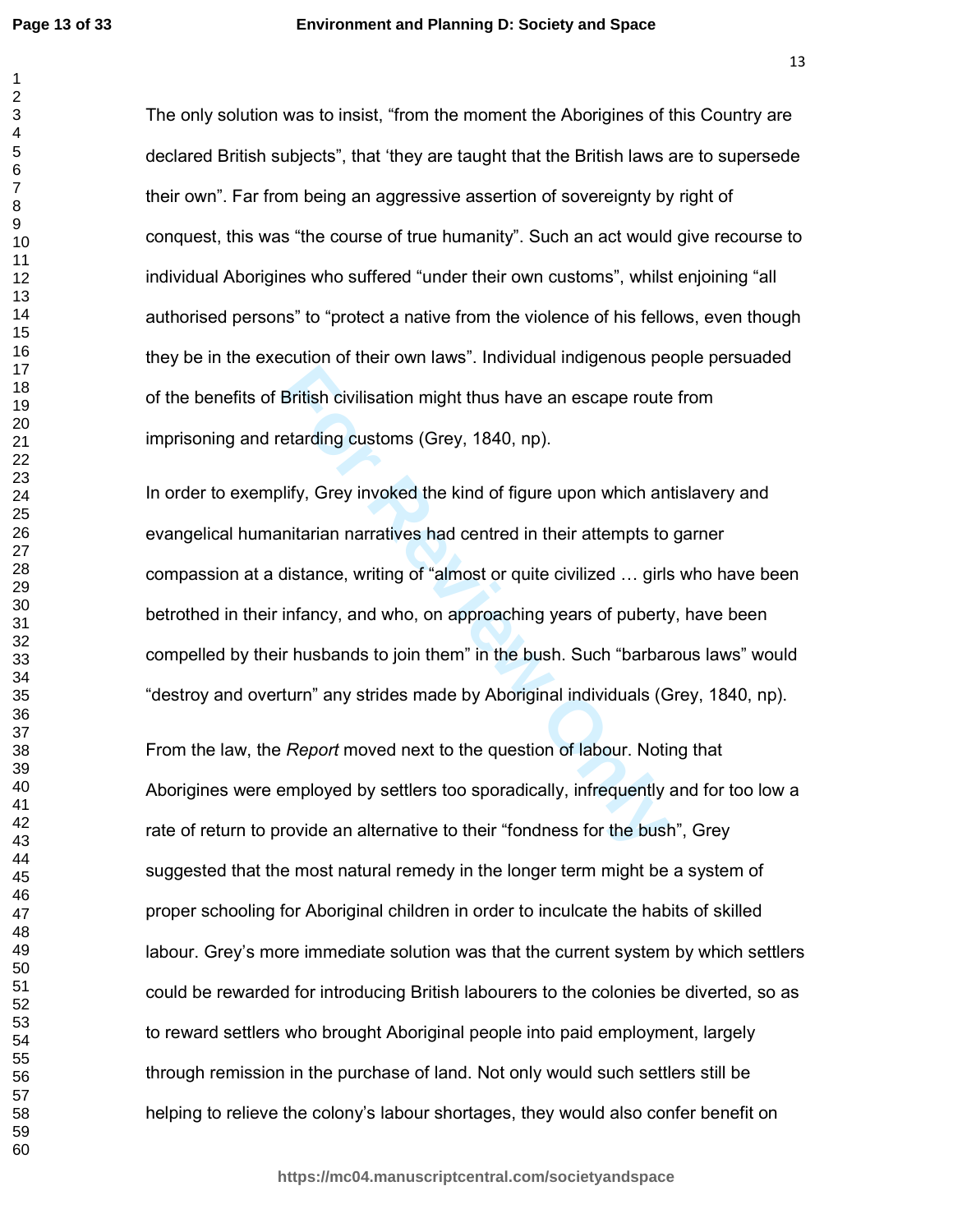their fellow settlers "by rendering one who was before a useless and dangerous being, a serviceable member of the community" (Grey, 1840, np).

Rather than shielding their charges from settlers, Protectors of Aborigines should take on the duty of certifying that settlers were engaged in providing productive employment of them. Aboriginal people should be employed not only on private settler farms but also in public projects such as "opening New Roads, or in repairing old lines of communication". Finally, Grey proposed that individual Aborigines who had demonstrated their capacity and perseverance by working in this manner for three years, be allocated land and capital with which to establish themselves as self reliant members of colonial society (Grey, 1840).

unication". Finally, Grey proposed that individual A<br>d their capacity and perseverance by working in thi<br>located land and capital with which to establish the<br>of colonial society (Grey, 1840).<br>n, even before he contributed In his *Report*, then, even before he contributed to an incipient international discourse of dying races, Grey had begun subtly to recast the role of Aboriginal protectors. The protection of Indigenous peoples was a project doomed to failure once they were confronted by British immigration. Their duty should consist instead in promoting the most effectual amalgamation of those peoples.

#### Grey's Ethnography

There was an obvious instrumentality to Grey's ethnography. His ethnographic study could simply be interpreted as a strategy of knowing your enemy. As he himself put it in the preface to a later Māori ethnography, "I soon perceived that I could neither successfully govern, nor hope to conciliate, a numerous and turbulent people, with whose language, manners, customs, religion, and modes of thought I was quite unacquainted" (Grey, 1855, iii). But I want to develop a more subtle argument about the effects of Grey's ethnographic work and its relation to imperial governmentality.

 $\mathbf{1}$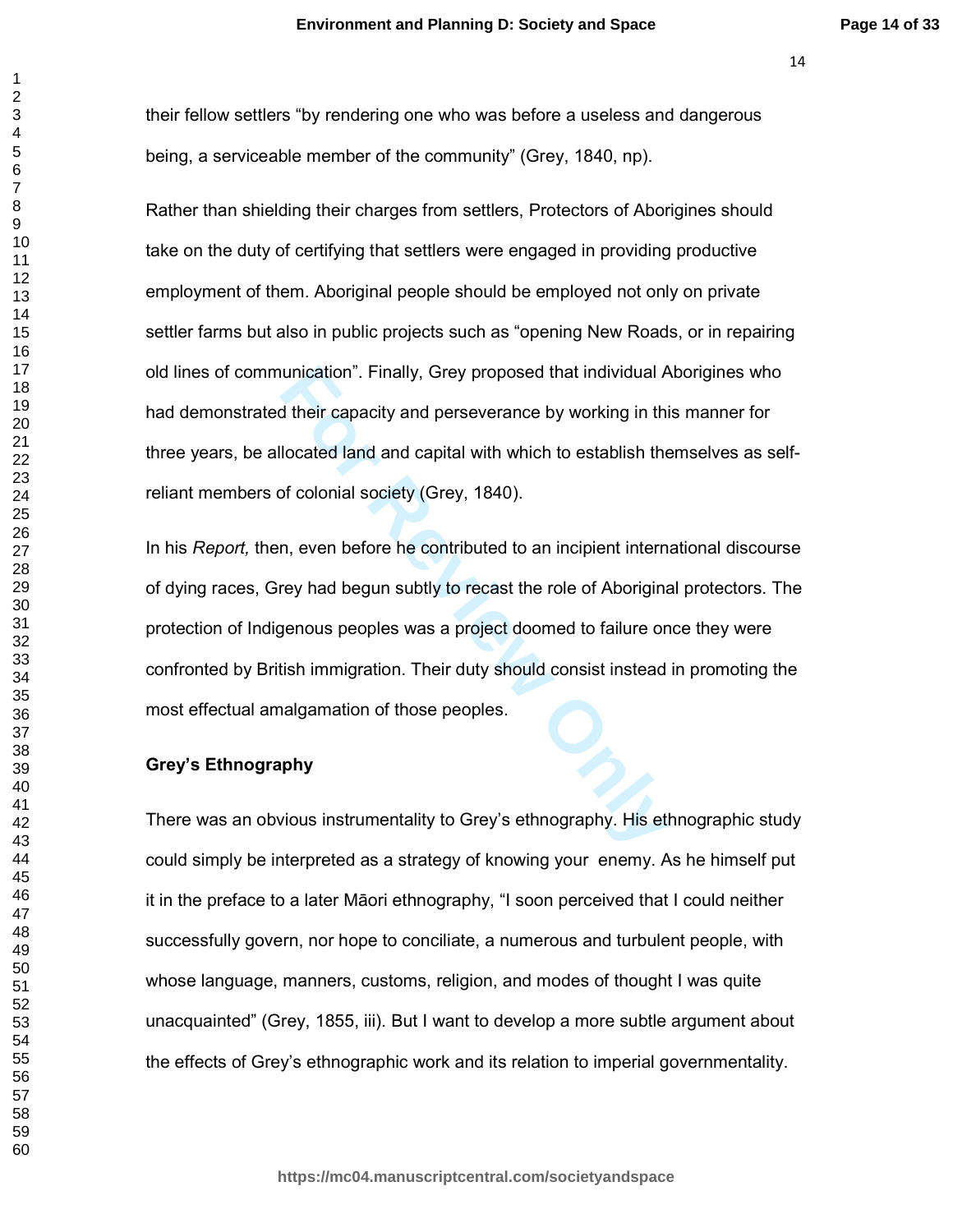By contributing significantly to the emerging science of ethnography from the late 1830s, Grey helped to establish that any policies which aimed to do more than just smooth the pillow of inevitably dying Indigenous races could be considered a worthy humanitarian intervention. It was Grey's ethnographic endeavours, following on from the reputation gained by his *Report*, which persuaded both him and a large transimperial constituency, that amalgamation was not simply an expedient governmental exercise; it was the only humane alternative to extermination, and thus the only means of exercising practical rather than merely sentimental humanitarianism.

ing practical rather than merely sentimental human<br>hic knowledge acquired a status among men of sci<br>sondence with those securing the establishment of<br>Shriar, 2013). The incipient discipline was, from the<br>development of hum Grey's ethnographic knowledge acquired a status among men of science because of his prolific correspondence with those securing the establishment of ethnography in Britain (see Sera-Shriar, 2013). The incipient discipline was, from the very beginning, bound up with the development of humanitarian governance. The convergence between these twin projects was embodied especially in Thomas Hodgkin, the Quaker, Demonstrator in Anatomy, and, in the wake of the 18367 Select Committee on Aborigines, founder of the Aborigines Protection Society (APS). It was Hodgkin who had prompted Prichard's intervention at the 1839 BAAS. As a result of the evidence presented to the Aborigines Committee, and from his own extensive networks of Quaker and other correspondents in the colonies, Hodgkin had become concerned by the late 1830s that British colonization was threatening to exterminate Indigenous cultures entirely (Rainger, 1980; see Laidlaw, 2007 for Hodgkin's own vast international correspondent networks). He had first proposed that the Philological Society should draw up a set of queries which could be circulated to interested parties on colonial frontiers in 1835. They would be designed to elicit vital information about the physiology, customs and languages of indigenous peoples before they became extinct. But despite the appointment of a committee and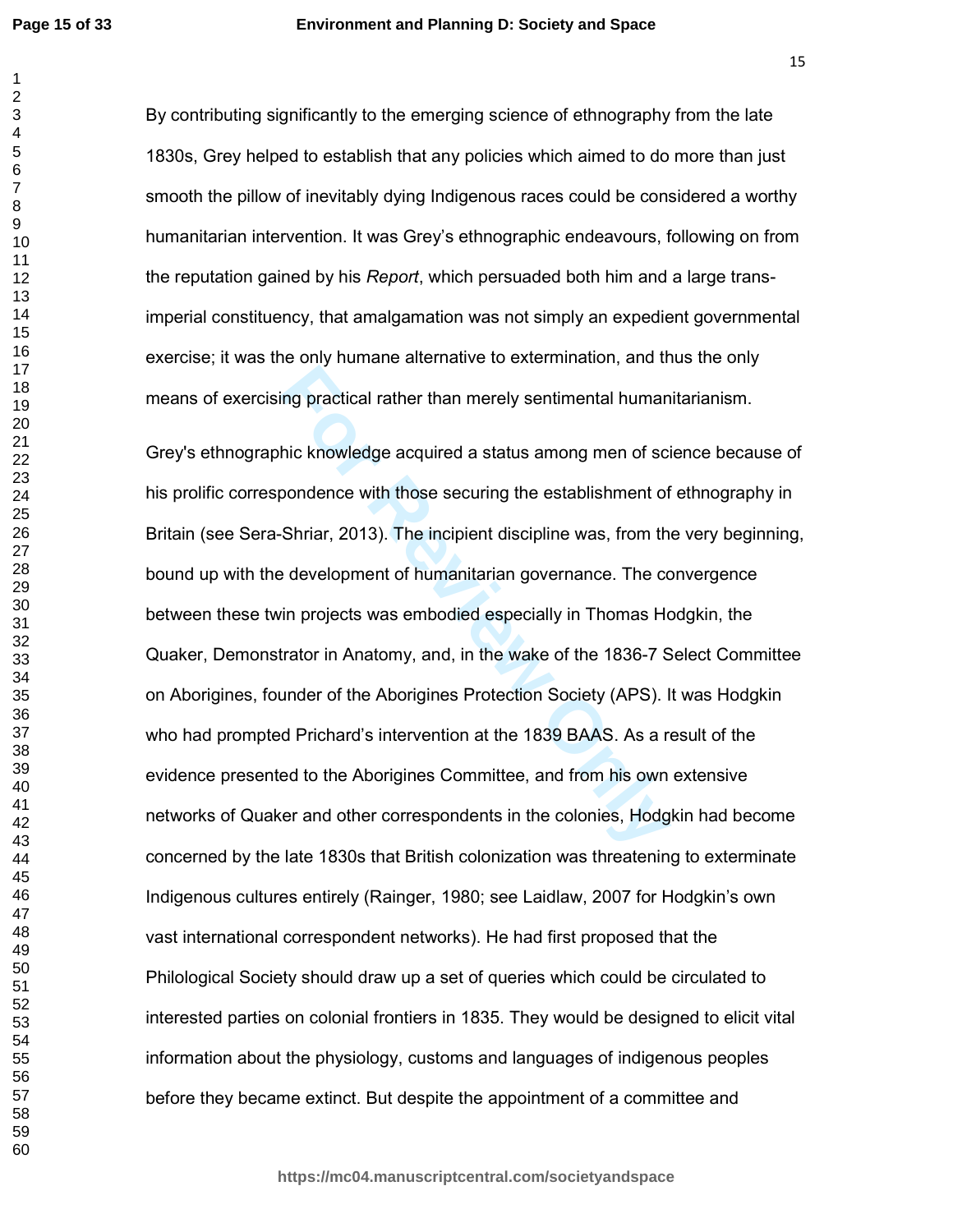Hodgkin's circulation of a paper to its members, that scheme petered out. Once he had helped formed the APS, Hodgkin tried again, with more success.

Rainger describes this convergence of scientific and philanthropic motive:

What later would be defined as essentially a scientific enterprise was employed for the purpose of "correcting" false assumptions about aboriginal peoples – especially the belief that they were naturally inferior or devoid of physical or intellectual capabilities –in the hope that more humane treatment of them and the eventual improvement of their condition would follow (Rainger, 1980, 706).

rifiellectual capabilities –in the hope that more hurnor differential improvement of their condition would the eventual improvement of their condition would was able to utilize the heightened concern for indiges.<br>Sommittee In 1839, Hodgkin was able to utilize the heightened concern for indigenous peoples that the Aborigines Committee had aroused, persuading Prichard, himself raised a Quaker and an honorary member of the APS, to read his paper at the Birmingham meeting of the BAAS (on Prichard's significance as Britain's leading ethnographer, and his own networks of correspondents, see Urry, 1972; Augstein, 1999; Livingstone, 2008; Qureshi, 2011; on the APS see Rainger, 1980, Swaisland, 2000, Heartfield 2011). Hodgkin's intention was to help publicize the APS among Britain's leading men of science. Prichard duly praised the work of the APS at the same time that he helped to outline what has come to be known as the project of salvage ethnography in his BAAS paper (Prichard, 1839; Anon. 1840) . It was Hodgkin who produced the BAAS's "extensive, well-organised set of queries relative to foreign people and cultures" for travelers and colonists, which was published in 1841 (Rainger, 1980, 713).

George Grey's linguistic and ethnographic researches in Western Australia were of particular interest to the sub-committee, and he was in regular communication with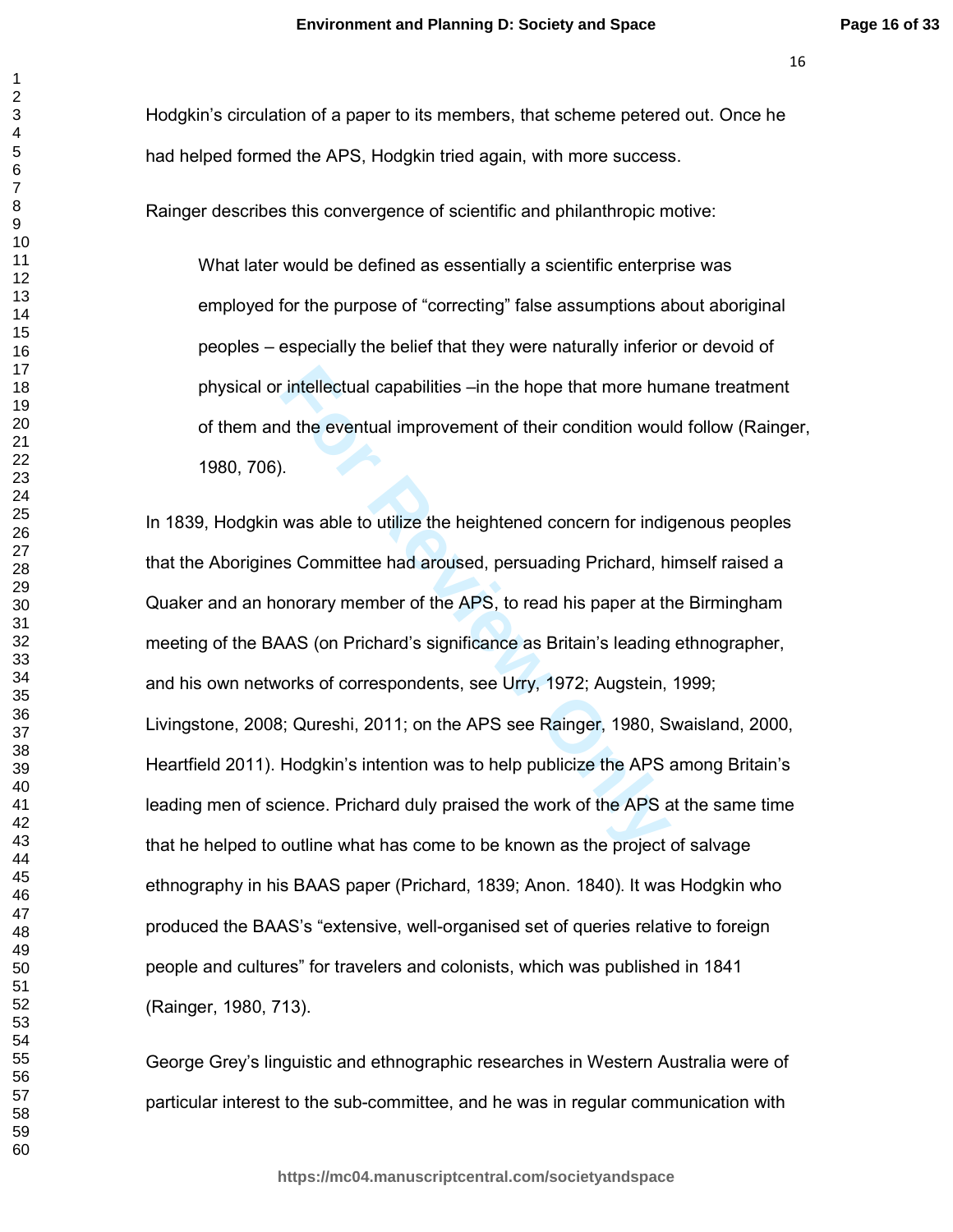**Page 17 of 33**

its members about the project. An honorary member of the APS himself, his scientific correspondence with members of the sub-committee was entirely complementary to his reputation as a humanitarian governor. As Grant notes, "As individuals and as a body, the [APS] ... eulogized Grey's benevolence and 'sound policy towards the natives'" (Grant, 2005, 36). Stocking describes Grey as "one of the more perceptive ethnographers of his day and author of some of the most influential ethnographic work of the century" (Stocking, 1987, 81). But throughout, Grey's ethnography and his governmentality were inseparable projects, empowered through his overlapping networks of correspondents in governmental, scientific and humanitarian arenas, including not just Hodgkin, Prichard and the APS and BAAS, but also Thomas Huxley, Joseph Hooker, and Charles Lyell (Grant, 2005, and on the importance of scientific correspondence networks more generally, Endersby 2008).

**Formular**<br>**Formular Symbol spondents in governmental, scientific and humanit:**<br>
Hodgkin, Prichard and the APS and BAAS, but als<br>
looker, and Charles Lyell (Grant, 2005, and on the<br>
pondence networks more generally, Enders In the Vocabulary to which his Western Australia *Report* was originally attached, Grey was scathing about "deistical writers" who dreamed that "savage man", "urged on by his necessities, and aided by his senses", might "step by step" climb to the "pinnacle of civilization" without some outside governmental intervention to change the basis of their social interaction, their laws and their customs (Quoted Stocking, 1987, 83). On the one hand, Grey recognised that God had granted Australian Aboriginal people a set of rules which enabled their survival in a harsh environment – one in which his own exploratory party would have perished without their help. Indeed, Grey's identification of northwestern Aboriginal Australians' ability not only to survive in harsh environments, but to secure an abundance of resources, was a key inspiration for Marshall Sahlin's famous characterisation of poverty as not "just a relation between means and ends", but rather "a relation between people" (Sahlins 1974, 37-8).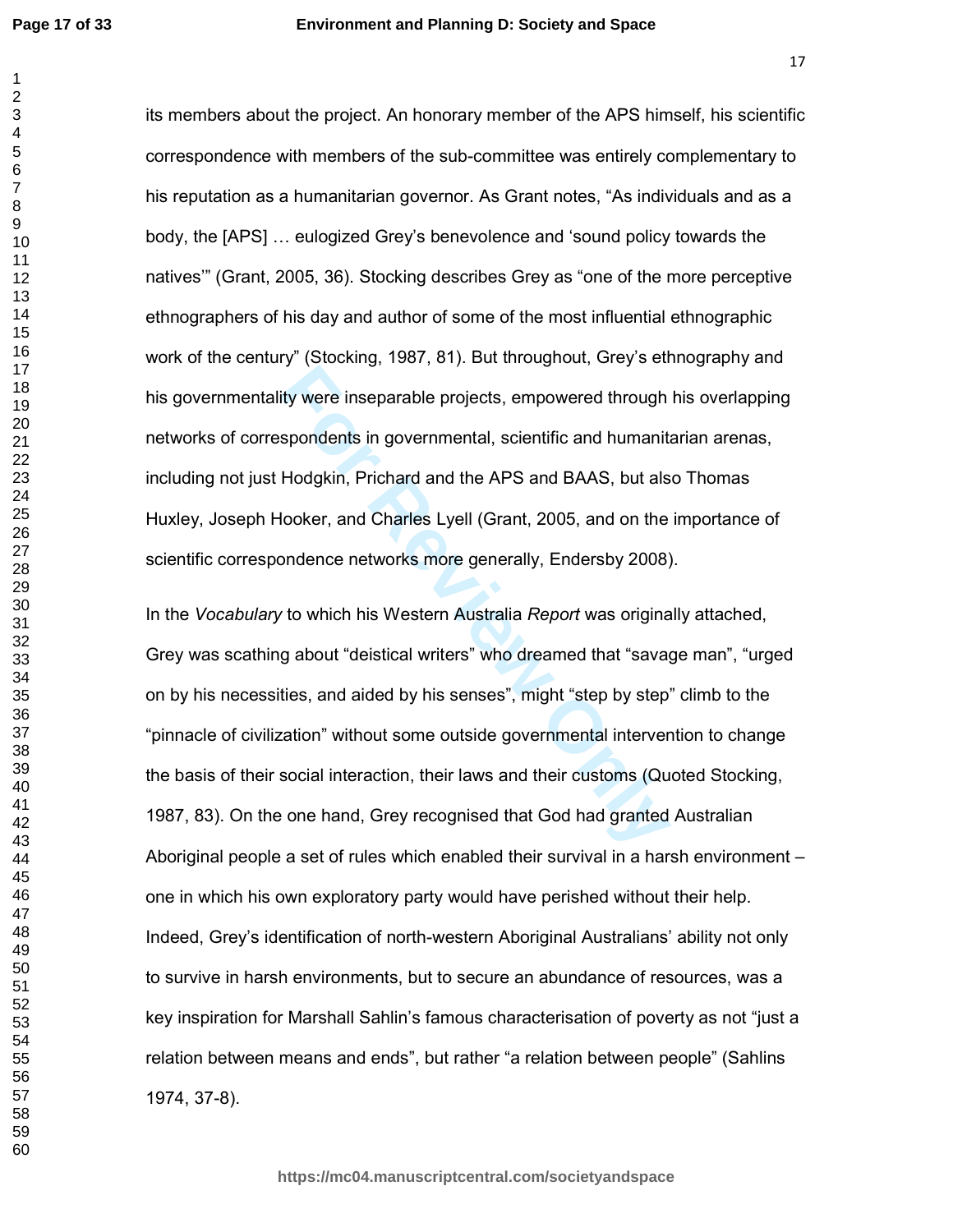also clear to Grey that the "wizard wand" of British oright more recently to bear upon that society, was p<br> **For Review Only 19 and A consider the Society of Scillar**<br> **For A consider and definite' as those of planetary mo** However, Grey himself moved on from the observation of self-sufficiency to the advocacy of "civilization". While they may enable a state of being beyond mere survival in harsh environments, Grey continued, aboriginal institutions, "allowed 'no scope whatever' for the development of intellect or benevolence, 'were surely not beneficial to human beings as rational creatures', and were especially punitive of young women effectively enslaved to the desires of older men" (Stocking, 1987, 84). If God had intended Aboriginal society to persist in its current state for the last few millennia, it was also clear to Grey that the "wizard wand" of British colonial governance, brought more recently to bear upon that society, was part of the same Divine providence. God had now "set in motion a 'progress of civilization' governed by laws as 'certain and definite' as those of planetary movement" (Stocking, 1987, 84). The imperative for those, like himself, charged with governmentality was to ensure that, "*if* they survived extinction" at the hands of settlers, who represented the first, destructive harbingers of civilization, Aboriginal people would not do so as "a despised and inferior race" (Grey, quoted Stocking, 1987, 84, my emphasis).

Grey's early Aboriginal vocabularies were just the beginning of a prolific publishing career in and on Aboriginal Australians, Native Americans and Māori, upon which there is no space to elaborate here (see Grey, 1841; Stocking, 1987; Grant, 2005). In the Cape Colony (1854-61), Grey's collecting and his hiring of William Bleek as an assistant were more influential than his own writing. He took advantage of his privileged position as governor to solicit manuscripts and publications from across and beyond the British empire. Regular shipments not only of texts but also of plant and animal specimens and curiosities, enabled him to amass an enormous collection from most of sub-Saharan Africa, Indonesia, Australia, New Zealand and the Pacific Islands, which not only provided the basis for the South African National Library and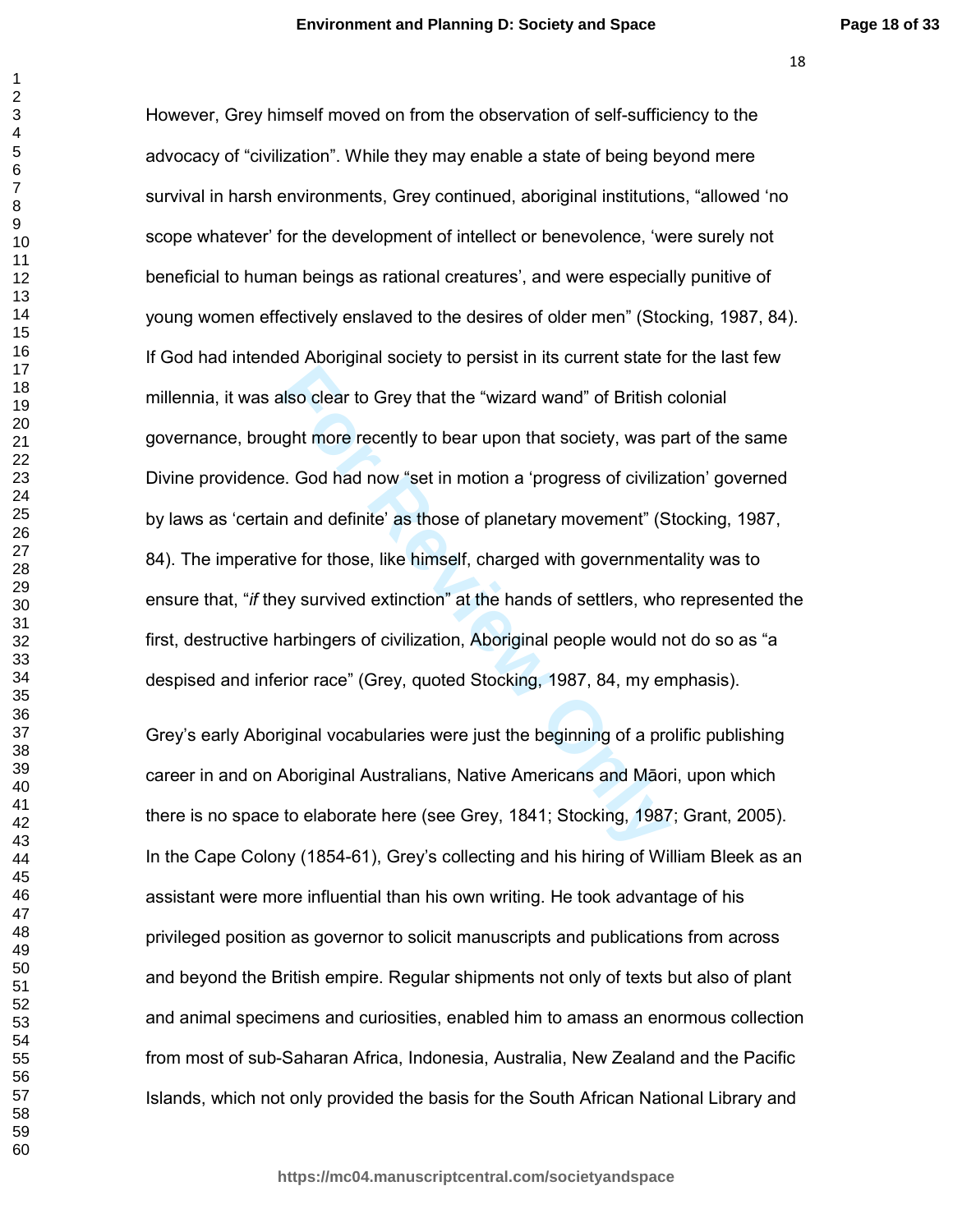Museum in Cape Town, but also stimulated "a tremendous surge of writing on African linguistics and ethnology" (Thornton 1983a, 503). Employed as Grey's librarian, Bleek became the most influential ethnographer of southern African peoples. Drawing upon his familiarity with Grey's collections, Bleek coined the term "Bantu", with its far-reaching historical effects (Bleek, 1858-9; Thornton, 1983b; Dubow, 1995, 78-9; Bank, 2000, 163-7). As Vansina points out, the term "came to designate, ambiguously, an imagined 'race', a conjectured common history, a family of languages, a zeitgeist or worldview, a 'stage' or civilisation"", or a culture (Vansina I979, 80). In the same way as "Aryan" in Europe, "the word entered the everyday vocabulary of the European languages, especially as these were spoken in Africa, with similar political consequences" (Thornton 1983, 511-2).

eitgeist or worldview, a 'stage' or civilisation"", or a<br>ame way as "Aryan" in Europe, "the word entered<br>European languages, especially as these were sp<br>al consequences" (Thornton 1983, 511-2).<br>an historians know all too w As southern African historians know all too well, Grey pursued his amalgamationist vision most ruthlessly in the Cape Colony. There, his governorship coincided with (and helped to exacerbate) an existential crisis among those Xhosa polities bordering the colony. Following sequential losses of grazing land, successive attempts to regain it militarily (each of which had been punished with the confiscation of more land), and the spread of lungsickness further raising mortality among their cattle, from 1856 tens of thousands of Xhosa placed desperate faith in the prophecies of the prophet Nongqawuse. She predicted that the sacrificial slaughter of remaining cattle would prompt the ancestors to arise and sweep the British away from the land once and for all. Grey capitalized on the ensuing catastrophe, known as the Great Xhosa Cattle Killing, in 1857, in which some 30,000 people starved the death. He reduced surviving Xhosa to a dependence on work for welfare programmes, employing them in building roads which would enable more effective crushing of future resistance to colonial expansion (Peires 1989, Lester 2001). Yet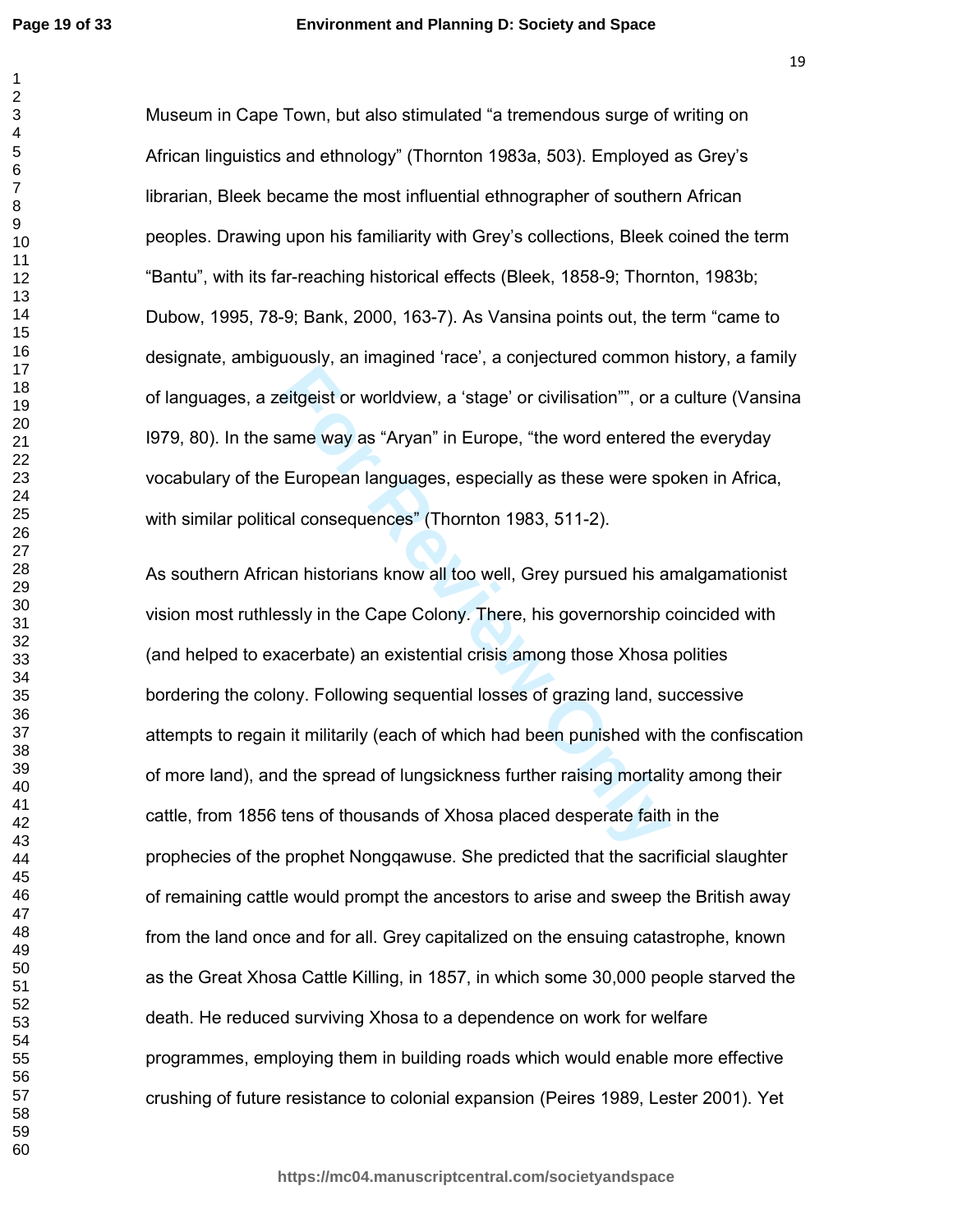his humanitarianism was unquestioned. In 1863 after his 'successes' in the Cape, David Livingstone told him that "a word from you" on the need to act against the African slave trade, "is ever valuable and exhilarating" (Grant, 2005, 36, 46). As Dale observes, "In his position as administrator and ethnographer, Grey [was] both the scribe of a 'vanishing' culture and ... the instrument of deliverance from that culture" (Dale, 2006, 30). It was precisely during the crisis of the Cattle Killing movement that Grey most avidly collected Xhosa publications to compile an ethnography of this particular, apparently, dying race.

Intly, dying race.<br>
Iished a reputation as a great and influential ethnomorphich time he had governed South Australia, New Z<br>
Iony, he was also being promoted in Britain and its<br>
It was this which gave his academic work wh If Grey had established a reputation as a great and influential ethnographer, in the early 1860s, by which time he had governed South Australia, New Zealand (twice) and the Cape Colony, he was also being promoted in Britain and its empire as a model governor. It was this which gave his academic work what would now be called impact. Among his promoters was Herman Merivale, Professor of Political Economy at Oxford from 1837 to 1842 and then, by virtue of his published Lectures on Colonization and Colonies (Merivale 1841, reprinted with additions, 1861), Assistant and then Permanent Under-Secretary for the colonies at the Colonial Office from 1847. From 1860, Merivale provided a significant connection between the governance of the two major spheres of the British Empire as he moved from the administration of the Crown Colonies to that of British India as Permanent Under Secretary at the India Office (Stephen 2004). Merivale's Lectures were cited by Marx in *Capital* as well as being a great influence on Trollope and, of course, in the exercise of imperial administration on a daily basis (Marx 1887, 439, 539; Hall, 2002, 2123). Lorimer asserts that his liberal "form of reasoning has a more central place in Victorian racial discourse than that of his eccentric contemporaries [and biological determinists] Robert Knox and James Hunt" (2013, 175).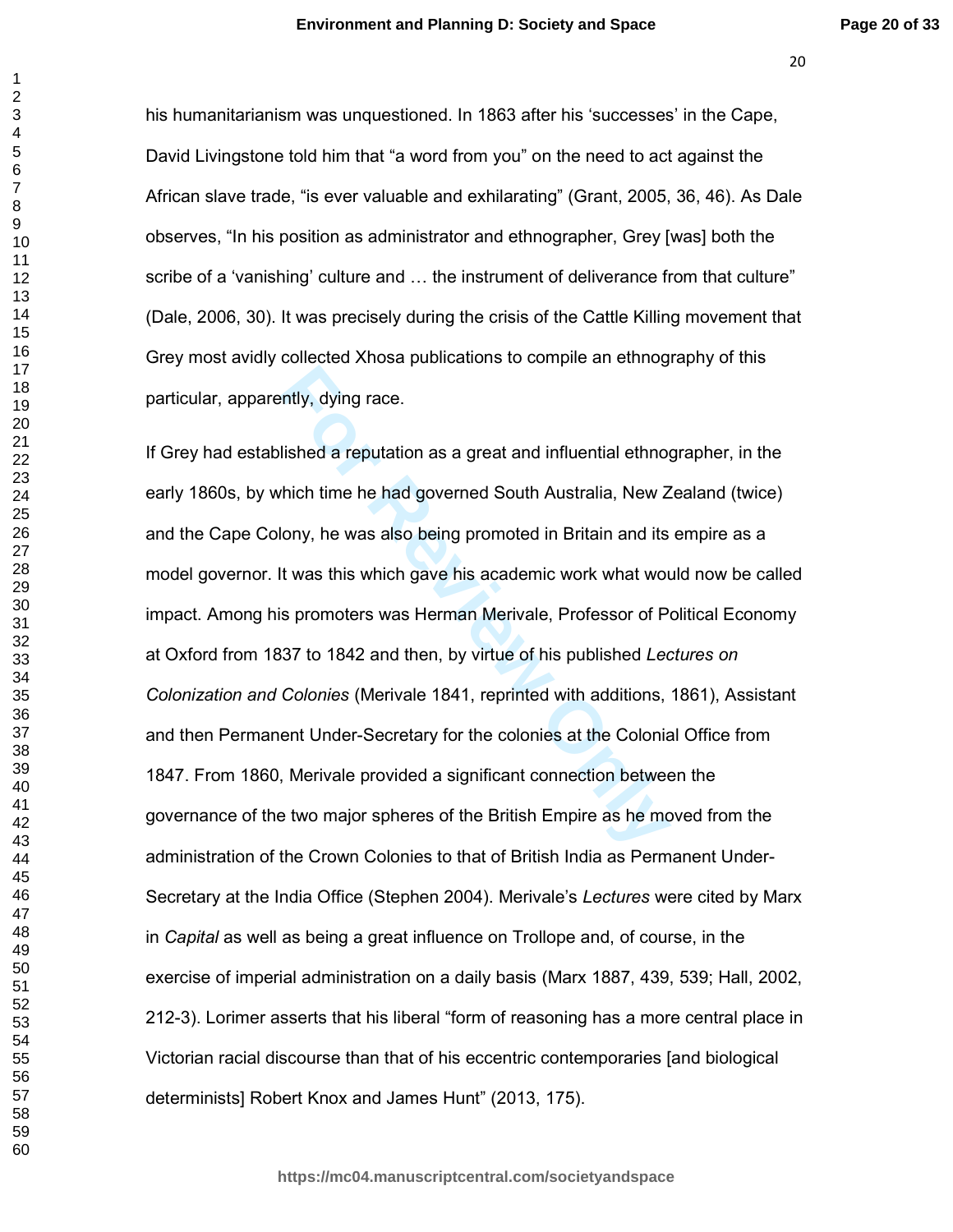**Page 21 of 33**

hity to the law of what we would regard as better in:<br>03). Merivale became the key means by which Green among other governors and the Colonial Office, b<br>ablic. His relationship with Grey exposes the *proces*:<br>transformed c Merivale made use of Grey as his informant on indigenous peoples and the best ways of administering them within an empire which took pride in its anti-slavery tradition. For him, Grey was "an observer who has studied with no common diligence and success the characteristics of the natives" (Merivale 1861, 499). From Grey Merivale drew the lesson as an academic, and then applied it as an official, that "the colonial authorities should act upon the assumption that they have the right, in virtue of the relative position of civilised and Christian men to savages ... to enforce outwards conformity to the law of what we would regard as better instructed reason" (Merivale 1861, 503). Merivale became the key means by which Grey's writings circulated not just among other governors and the Colonial Office, but within a broader British public. His relationship with Grey exposes the *processes* (rather than just rhetoric) that transformed colonised peoples into endangered subjects which, in turn, rationalised a very particular kind of liberal intervention and governance.<sup>2</sup>

In particular, it was Grey's posited alternative futures for Indigenous peoples that Merivale helped to disseminate and implement. "What is the ultimate destiny of those races whose interests we are now discovering?", he asked. The answer was that "There are only three alternatives which imagination can itself suggest". The first was a process by now becoming widely accepted as probably inevitable: "The extermination of native races". The second was the outcome towards which existing policies of Protection were aimed: "Their civilization, complete or partial by retaining them, as insulated bodies of men, carefully removed, during the civilizing process, from the injury of European contact". The third was Grey's particular innovation: "Their amalgamation with the colonists". Merivale rationalised Grey's choice:

 $\overline{a}$ 

My thanks to Sadiah Qureshi for this important point.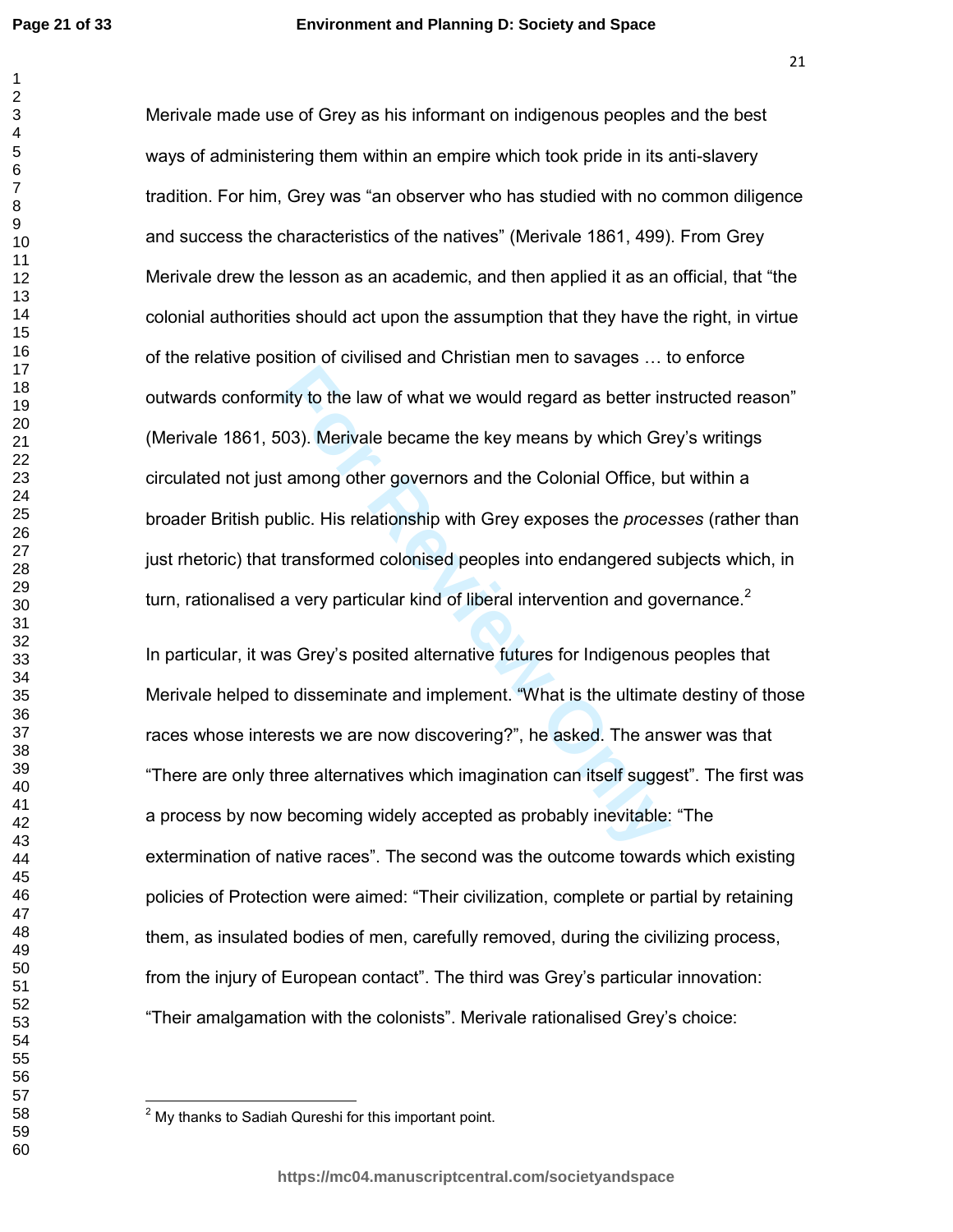effectual shoot, the little nursery is surrounded by the same population; the demand for the land of the national irresistible, and pupils and instructors are driven c to commence their work again. There remains onl; that Those who hold the opinion that the first is inevitable, are happily relieved from the trouble of all these considerations. Their only object must be to ensure that the inevitable end be not precipitated by cruelty or injustice. The second alternative I cannot but believe to be impossible. .... Instruction in segregated communities is only to be carried on under the defence of laws hedging them in from all foreign intercourse with a strictness impracticable in the present state of the world... long before the seeds of civilization have made any effectual shoot, the little nursery is surrounded by the advance of the European population; the demand for the land of the natives become urgent and irresistible, and pupils and instructors are driven out into the wilderness to commence their work again. There remains only the third alternative; that of amalgamation. And this I am most anxious to impress upon your minds, because I firmly believe it to be the very keystone, the leading principle of all sound theory on the subject – that native races must in every instance either perish, or be amalgamated with the general [settler] population of their country (Merivale, 1861, 510-11).

"By amalgamation", Merivale continued, "I mean the union of natives with settlers in the same community, as master and servant, as fellow labourers, as fellow citizens and if possible as connected by inter-marriage" (Merivale, 1861, 511). Here, in the 1861 edition of his Lectures, Merivale added a footnote: 'This last kind of connection (of master and servant), has been carried out with more success in South Africa than in any other British possession  $\ldots$  on the eastern frontier of the Cape Colony (especially since the strange collapse of the Caffre [Xhosa] power, under the influence of scarcity and superstition in 1857-8), great numbers of natives appear to have taken voluntary service under the settlers, and to have performed it with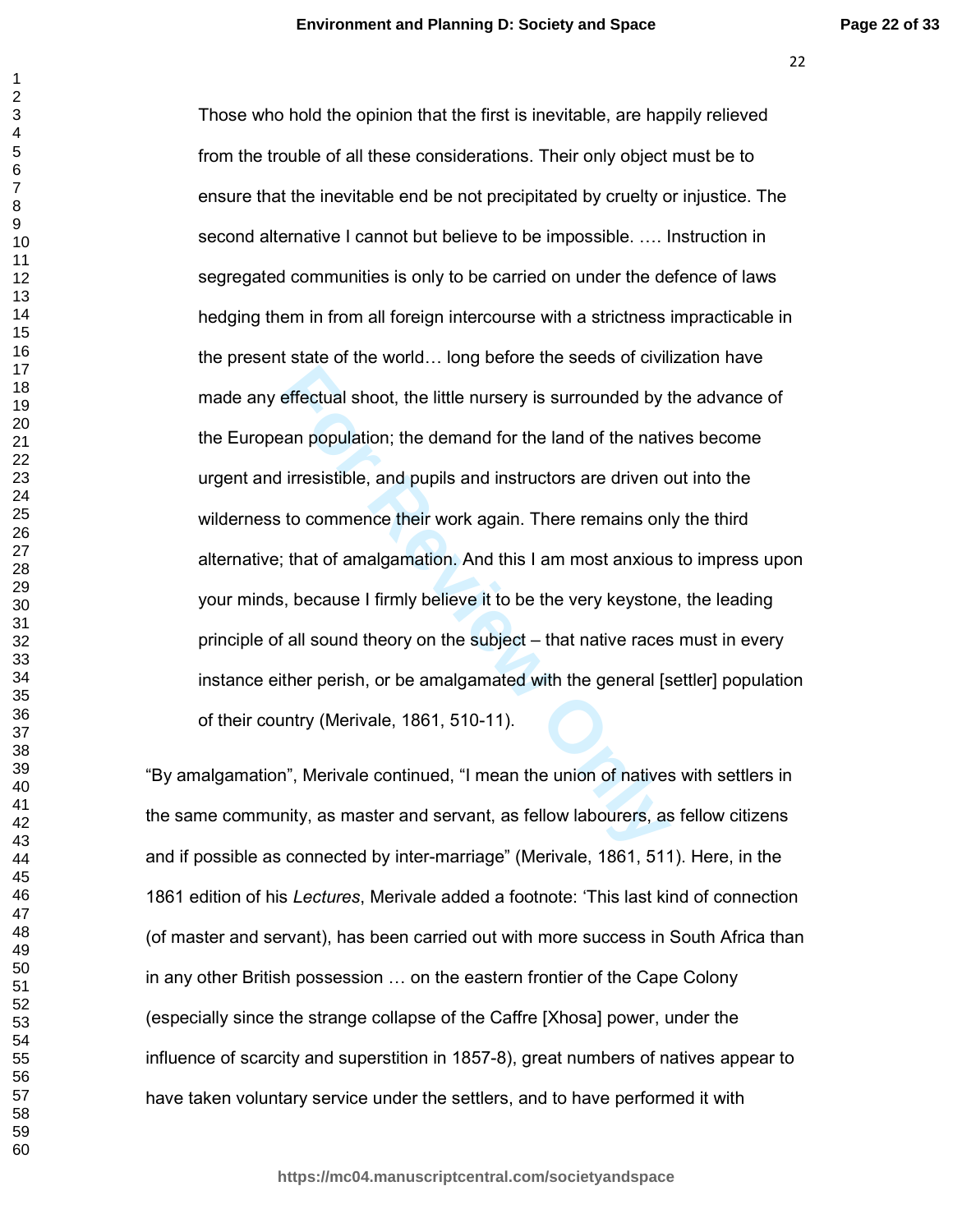reasonable steadiness ... the experiment was superintended by one of those men who seem to possess the rare faculty of entering into the savage mind, and becoming themselves intelligible to it, the governor, Sir George Grey' (Merivale, 1861, fn. 511).

#### **Conclusion**

by a superior civilization – an expectation engende<br>scientific and humanitarian men such as Hodgkin a<br>redentials as one of their most valuable ethnograph<br>ing innovation was to establish the supposition tha<br>h did more than Grey utilised the expectation that indigenous peoples were inexorably dying out when confronted by a superior civilization – an expectation engendered through the networks of both scientific and humanitarian men such as Hodgkin and Prichard to bolster his own credentials as one of their most valuable ethnographic chroniclers. But his more striking innovation was to establish the supposition that any government which did more than simply making their extinction as painless as possible was perpetuating *humanitarian* governance beyond the initial, now failed, period of Protection. Grey's programme of governmentality was founded not only upon the survival, but also the redemptive development of indigenous individuals through their amalgamation with settlers. In setting out this agenda, in disseminating it so effectively through both scientific and governmental networks, and in helping to effect its implementation as policy both in those colonies that he governed himself and in others subject to Colonial Office oversight, Grey can be seen as one of the true progenitors of those practices that have come to be seen within settler colonial studies as eliminationist.

Thanks to his benign, assimilationist interventions, Grey and others could claim, individuals of indigenous descent, released from the failed "nurseries" of their own, the Protectors' and the missionaries' land holdings, and thus from territory, would survive the death of the cultures that had circumscribed previous generations. As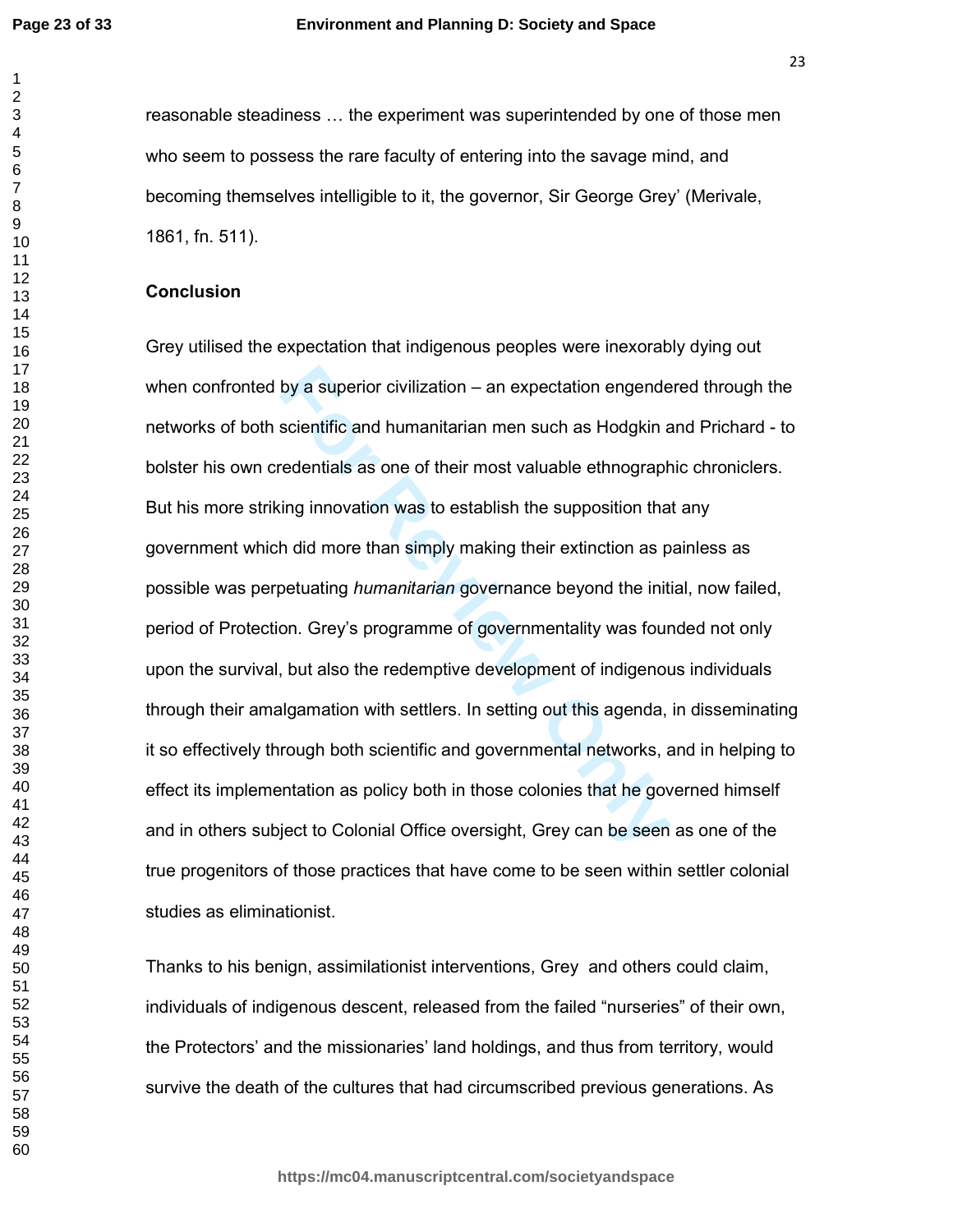Merivale concluded, "amalgamation, by some means or other, is the only possible Euthanasia of savage communities" (1841/61, 512). Later anthropologists with some governmental influence such as those analysed by Wolfe (1999) were following very much in Grey's footsteps when they advocated policies of Aboriginal family-break up.

blished a very low threshold for what qualified as head the colonial societies: the maintenance of 'bare life<br>than a social scale (Agamben, 1998). In offering a<br>es' future welfare as assimilated subjects Grey see<br>e offered The only alternative to such amalgamationist measures, after all, was eradication. Dating from the very accomplishment of settler invasion, Grey's own, and others' ethnography established a very low threshold for what qualified as humane intervention in settler colonial societies: the maintenance of 'bare life' at an atomised individual, rather than a social scale (Agamben, 1998). In offering a programme for Indigenous peoples' future welfare as assimilated subjects Grey seemed to offer more than this. He offered emigrant and metropolitan Britons a liberal empire founded on violent dispossession and cultural genocide without culpability for the physical eradication of races.

It mattered greatly that ethnography was pursued not just by state functionaries and officials and not just in support of governmental projects that were independently conceived and articulated, but that it was also engendered by governing men themselves, and by one in particular. The enigmatic George Grey was a critical figure in this articulation between ethnography and colonial governance. He was an embodied focal point of particular capacity in much larger assemblages of both colonial governmentality and ethnographic understanding. Grey was able to achieve this status partly by virtue of his extraordinary individual mobility, and partly through his spatially extensive textual and material networking *in situ*. The combination of his geographical and his expressive adroitness, facilitated by the enhanced communications and transport networks of a growing empire, enabled him especially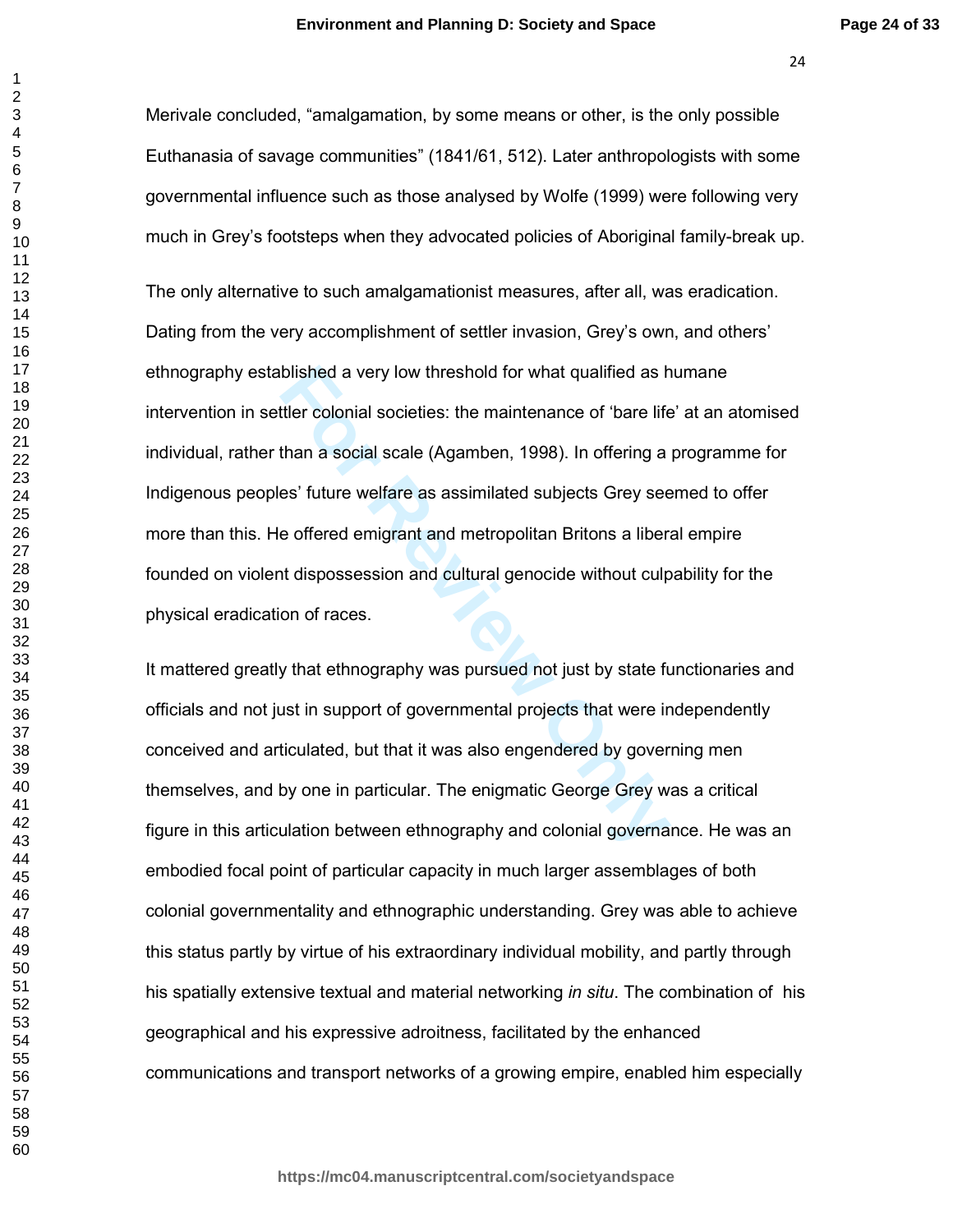to provide Britons with a narrative through which they could legitimate empire without biological determinism or the extremes of scientific racism.

#### **--- -**

Agamben G 1998 Homo Sacer: Sovereignty and Bare Life, Trans. D. Heller-Roazen. (Stanford University Press, Stanford)

Anderson K 2007 *Race and the Crisis of Humanism* (Routledge, London)

Anon. 1840 Report of the Ninth Meeting of the British Association for the Advancement of Science Held at Birmingham in August 1839 (John Murray, London)

Asad T, Ed 1973, Anthropology and the Colonial Encounter (Humanity Books, New York).

Augstein HF 1999 James Cowles Prichard's Anthropology: Remaking the Science of Man in Early Nineteenth-century Britain (Brill, Rodopi).

Bank A, 2000, "Evolution and racial theory: the hidden side of Wilhelm Bleek" South African Historical Journal **43** 1 163-217

**For Review Only** Berg L D, 1999, "A (white) man of his times? Sir George Grey and the narration of hegemonic masculinity in Victorian New Zealand", in *Masculinities in New Zealand* Eds R Law, H Campbell, J Dolan (The Dunmore Press, Palmerston North) pp 67 – 

Bleek, W H I, 1858-59 The Library of Sir George Grey; Catalogue vol. I (Trubner, London)

Boyce, J 2009 Van Diemen's Land (Black Inc., Melbourne)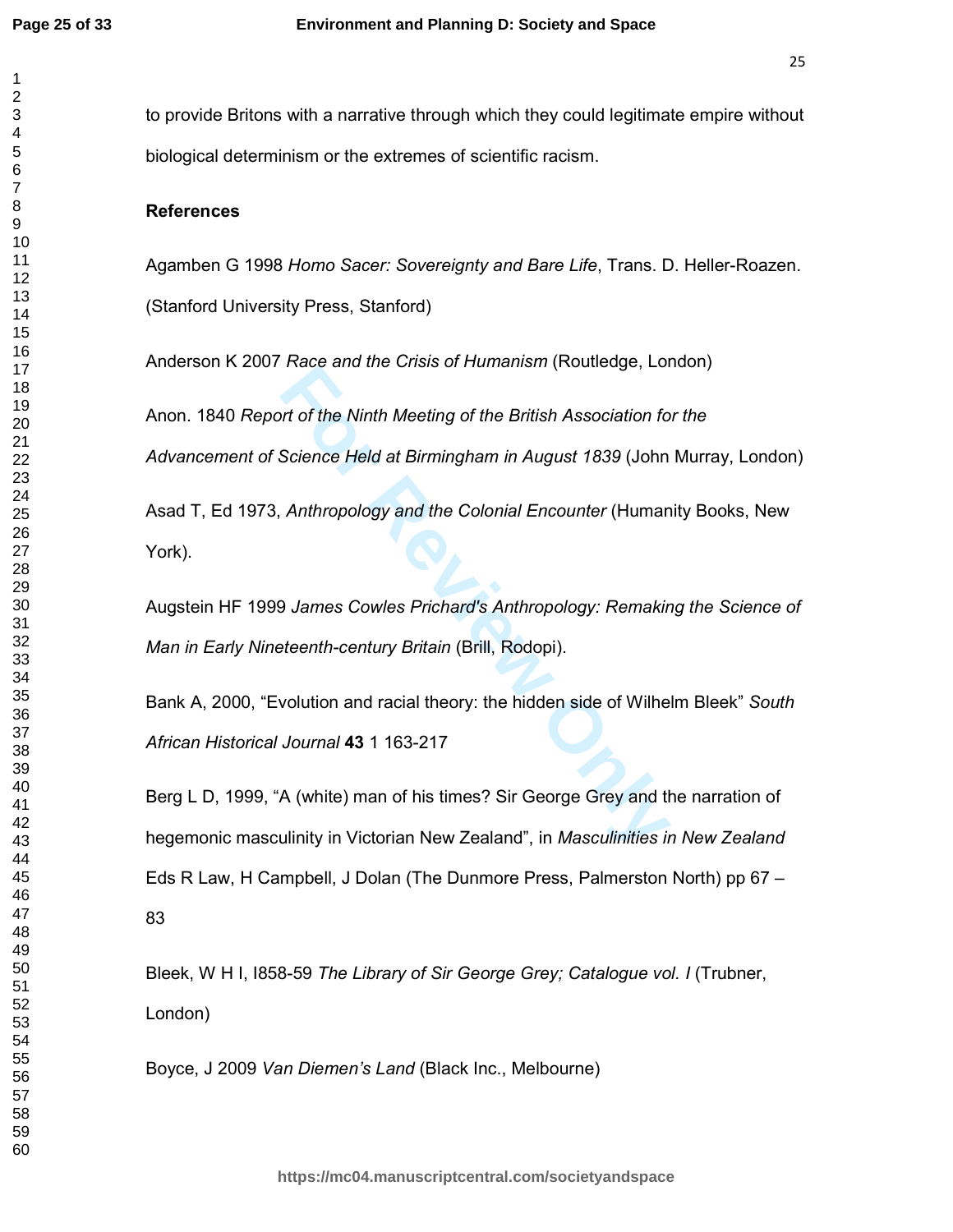Cohn B S, 1986 An Anthropologist Among the Historians and Other Essays (Oxford University Press, Delhi)

Cohn B S, 1996 *Colonialism and its Forms of Knowledge: The British in India* (Princeton University Press, Princeton)

Dale L, 2006, "George Grey in Ireland: narrative and network" in *Colonial Lives* Across the British Empire: Imperial careering in the Long Nineteenth Century Eds D Lambert and A Lester (Cambridge University Press, Cambridge) pp145-75

Dale L, 2008, "George Grey in Australia, New Zealand and South Africa", in *Writing*, *Travel and Empire Eds P. Hulme, R. McDougall (I. B. Tauris, London) pp 19-42.* 

Exter (Cambridge University Press, Cambridge) pp<br>
Peorge Grey in Australia, New Zealand and South At<br>
Form little king to landlord: colonial discourse and<br>
From little king to landlord: colonial discourse and<br>
Culture Ed. Dirks N B, 1992, "From little king to landlord: colonial discourse and colonial rule", in Colonialism and Culture Ed. N B Dirks (University of Michigan Press, Ann Arbor) pp 175-208.

DeLanda M 2006 A New Philosophy of Society: Assemblage Theory and Social Complexity (Bloomsbury, London).

Dubow S, 1995 Scientific Racism in Modern South Africa (Cambridge University Press, Cambridge)

Ellen R, 1976, "The development of Anthropology and colonial policy in the Netherlands, 1800-1960" Journal of the History of the Behavioural Sciences 12 303-24.

Endersby J 2008 Imperial Nature: Joseph Hooker and the Prctices of Victorian *Science* (University of Chicago Press, Chicago)

 $\mathbf{1}$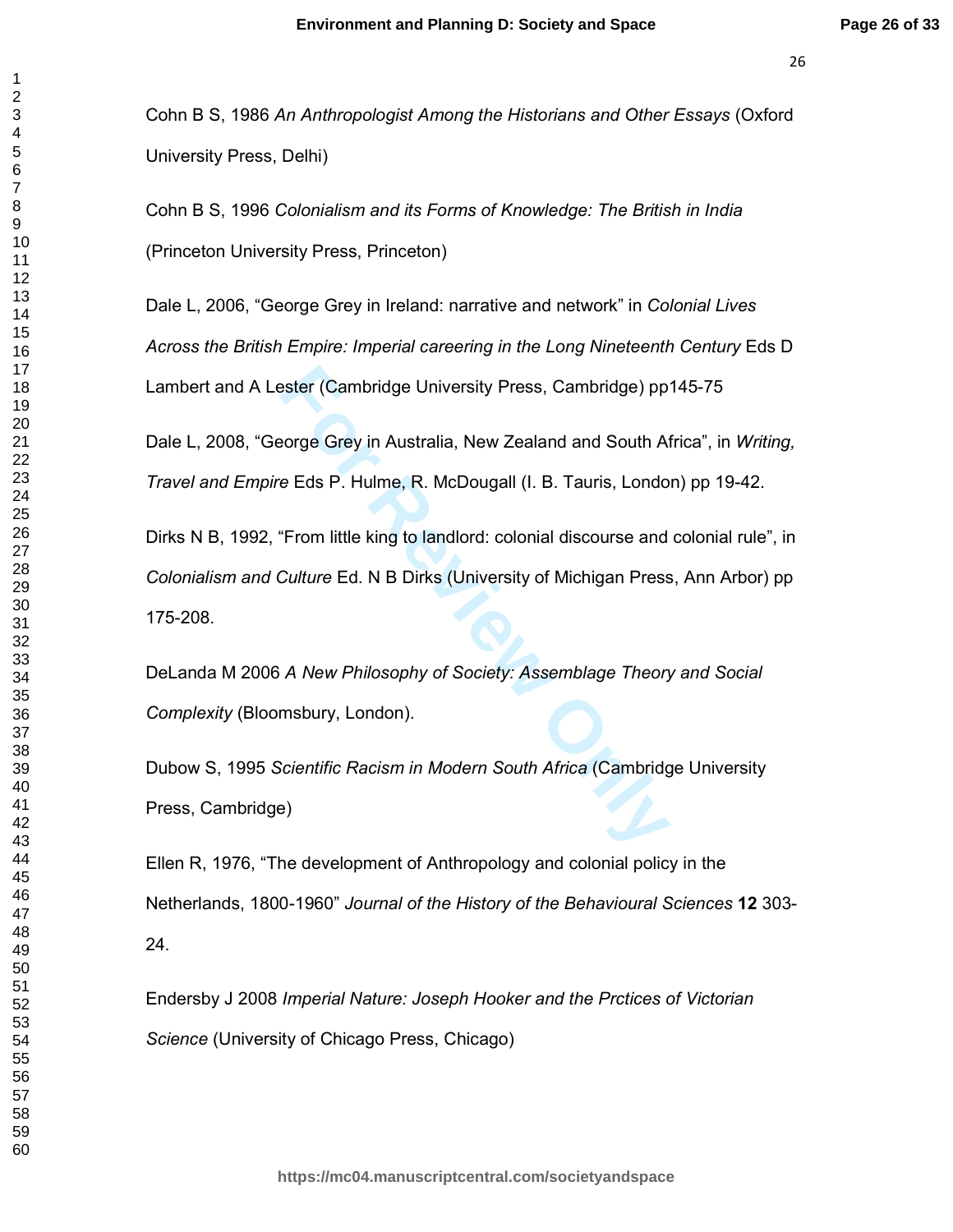Fassin D 2012, *Humanitarian Reason: A Moral History of the Present* (University of California Press, Berkeley)

Foucault M 1979 Omnes et Singulatim: Towards a Criticism of Political Reason, The Tanner Lectures on Human Values, delivered at Stanford University, October 10 and 16, 1979, available online at http://foucault.info/documents/

foucault.omnesEtSingulatim.en.html.

Grant S, 2005 God's Governor: George Grey and Racial Amalgamation in New Zealand, 1845-1853 PhD thesis, Department of History, University of Otago

od's Governor: George Grey and Racial Amalgama<br>
For PhD thesis, Department of History, University cont on the Best Means of Promoting the Civilization<br>
For Review Only and Proceedings 1839-42, 1/MAV/F<br>
Council Votes and Pr Grey G, 1840 Report on the Best Means of Promoting the Civilization of the A*boriginal Inhabitants of Australia*, reproduced in Russell to Gipps, 25 Aug. 1840, NSW Legislative Council Votes and Proceedings 1839-42, 1/MAV/FN4/0867, State Library of New South Wales.

Grey G, 1841, Journals of Two Expeditions of Discovery in North-west and Western Australia during the Years 1837, 38, and 39, vols. 1 and 2 (T. and W. Boone, London)

Grey G, 1855, Polynesian Mythology and Ancient Traditional History of the New Zealand Race As Furnished by Their Priests and Chiefs (John Murray, London)

Gruber J W, 1970, "Ethnographic salvage and the shaping of Anthropology" American Anthropologist 72 6 1289–1299

Hall C, 2002 Civilizing Subjects: Metropole and Colony in the English Imagination *%&'A.%&B>*(Polity, Cambridge)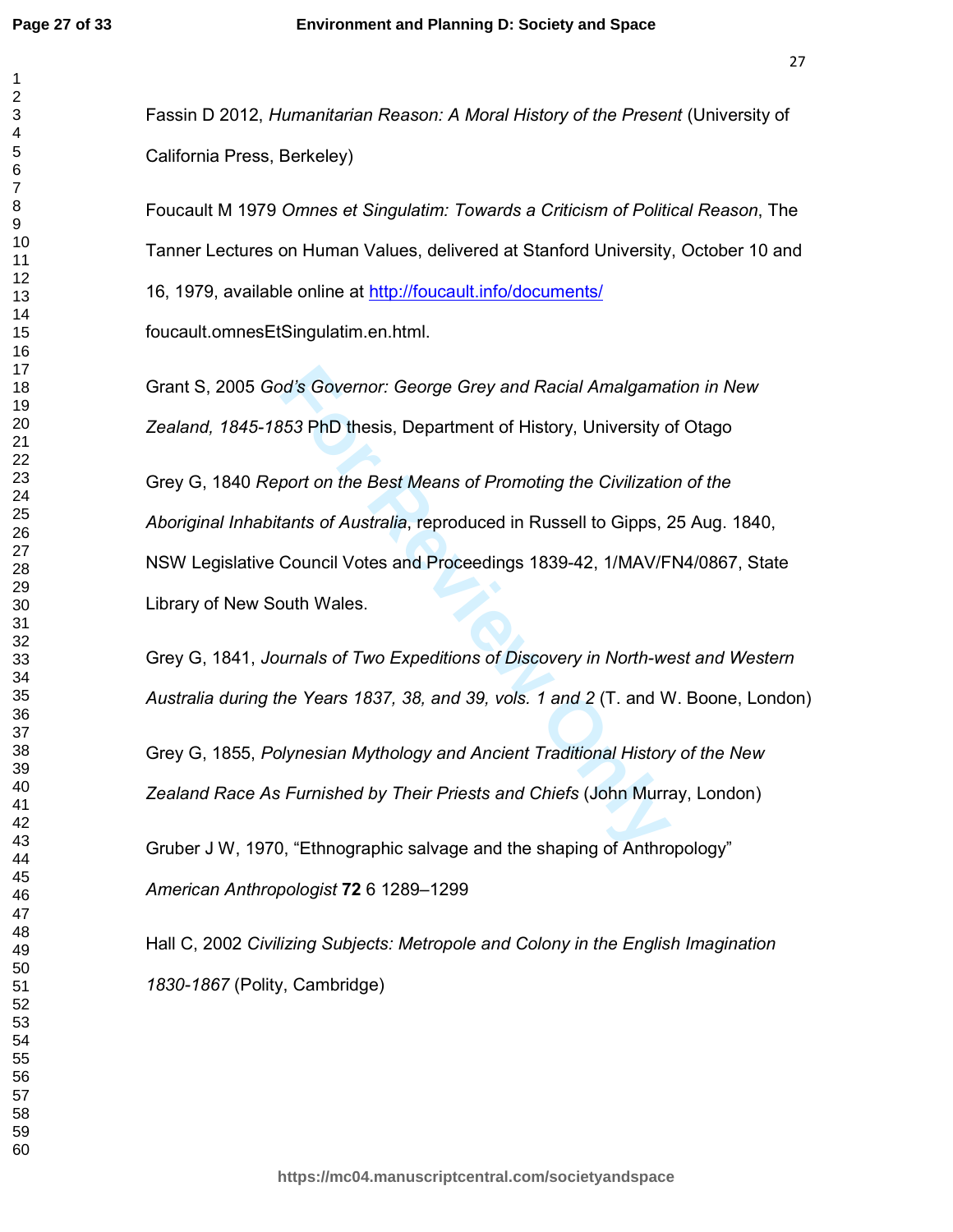Heartfield J 2011 The Aborigines' Protection Society: Humanitarian Imperialism in Australia, New Zealand, Fiji, Canada, South Africa, and the Congo, 1836-1909 (Columbia University Press, New York).

Henderson G C, 1907 Sir George Grey: Pioneer of Empire in Southern Lands (J. M. Dent and Co, London)

Kuklick H, 1991 The Savage Within: The Social History of British Anthropology, 1885-1945 (Cambridge University Press, Cambridge)

oridge University Press, Cambridge)<br>
"Social Anthropology and indirect rule: the colonia<br>
in Eastern Nigeria: 1920-1940", in Anthropology a<br>
sad (Humanity Books, New York) pp 123-52<br>
Heathens, slaves and Aborigines: Thomas Lackner H, 1973, "Social Anthropology and indirect rule: the colonial administration and Anthropology in Eastern Nigeria: 1920-1940", in *Anthropology and the Colonial Encounter* Ed T Asad (Humanity Books, New York) pp 123-52

Laidlaw Z 2007, "Heathens, slaves and Aborigines: Thomas Hodgkin's critique of missions and anti-slavery" History Workshop Journal 64 1 133-61

Laidlaw Z and Lester A eds 2015, Indigenous Communities and Settler Colonialism: Land Holding, Loss and Survival in an Interconnected World (Palgrave Macmillan, London).

Lambert D and Lester A (2006) *Colonial Lives Across the British Empire: Imperial* Careering in the Long Nineteenth Century (Cambridge University Press, Cambridge).

Lawson T 2014, *The Last Man: a British Genocide in Tasmania* (I. B. Tauris, London)

Lester A 2012 "Personifying Colonial Governance: George Arthur and the Transition from Humanitarian to Development Discourse", *American Geographers, 102 6 1468-1488.*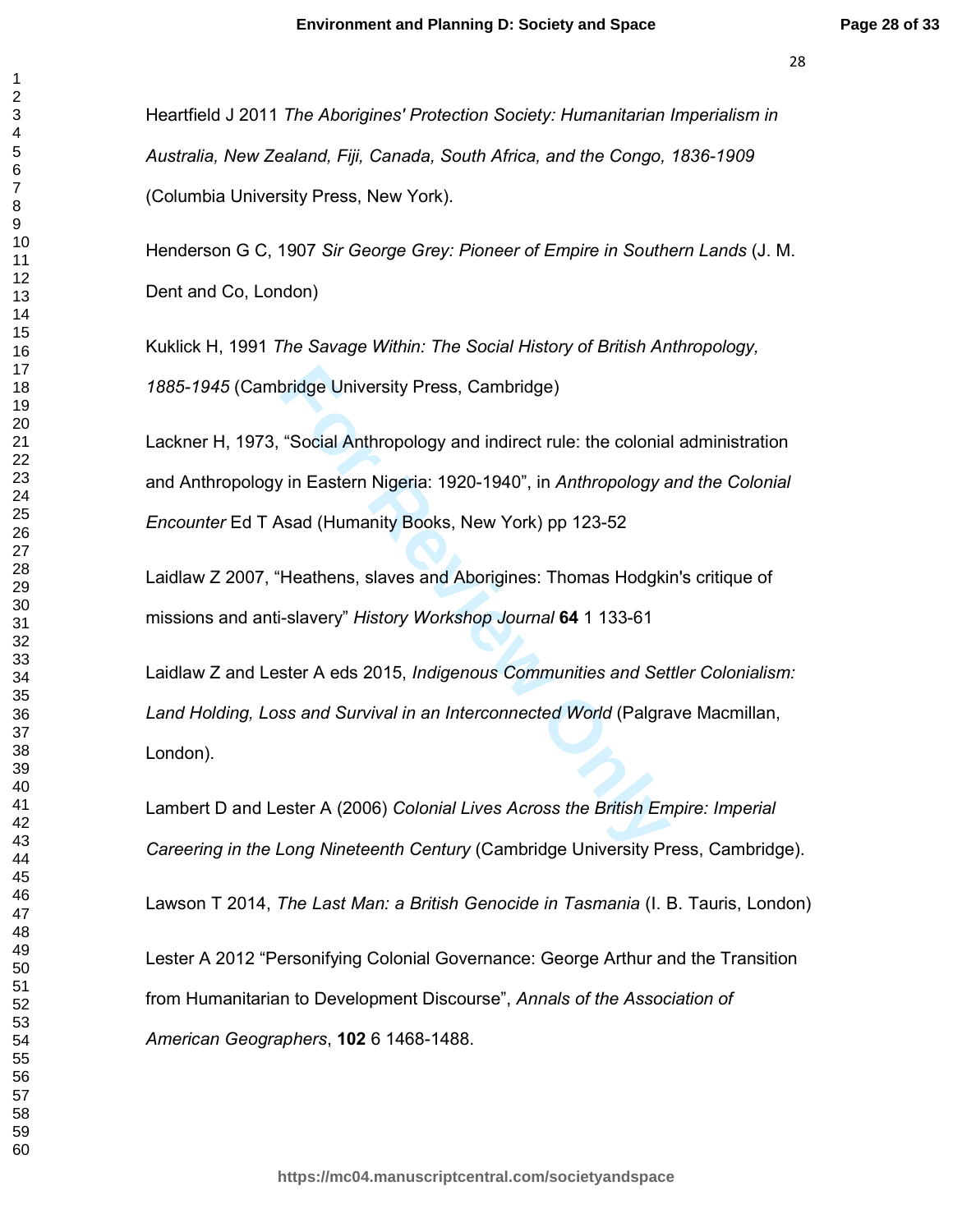| 1        |
|----------|
|          |
|          |
|          |
|          |
|          |
|          |
|          |
|          |
|          |
|          |
|          |
|          |
|          |
|          |
|          |
|          |
|          |
|          |
|          |
|          |
|          |
|          |
|          |
|          |
|          |
|          |
|          |
|          |
|          |
|          |
|          |
|          |
|          |
|          |
|          |
|          |
|          |
|          |
|          |
|          |
|          |
| --<br>39 |
|          |
| 40       |
| 41       |
| .<br>42  |
| 43       |
| 44       |
| 45       |
| 46       |
| 47       |
| 48       |
| 49       |
| 50       |
| 51       |
| 52       |
| 53<br>ļ  |
|          |
| 54       |
| 55       |
| 56       |
| 57       |
| 58       |
| 59       |
| 60       |
|          |

| Lester A and Dussart F 2014 Colonization and the Origins of Humanitarian            |
|-------------------------------------------------------------------------------------|
| Governance: Protecting Aborigines Across the Nineteenth-Century British Empire,     |
| (Cambridge University Press, Cambridge).                                            |
| Livingstone D 2008 Adam's Ancestors: Race, Religion, and the Politics of Human      |
| Origins (Johns Hopkins University Press, Baltimore)                                 |
| Lorimer D, 1978 Colour, Class and the Victorians: English Attitudes to the Negro in |
|                                                                                     |
| the Mid-Nineteenth Century (University of Leicester Press, Leicester)               |
| Lorimer D A, 2013, Science, Race Relations and Resistance: Britain, 1870-1914       |
| (Manchester University Press, Manchester)                                           |
| Ludden D, 1992, "India's development regime", in Colonialism and Culture Ed. N B    |
|                                                                                     |
| Dirks (University of Michigan Press, Ann Arbor) pp 247-88                           |
| Lugard F, 1930, "Address at the reception to Dominion premiers and delegates to     |
| the Imperial Conference: 10th October, 1930", Man 30 213-215                        |
| Marx K, 1887 Capital: A Critique of Political Economy, Volume I, Book One: The      |
| Process of Production of Capital (Progress, Moscow)                                 |
|                                                                                     |
| McGregor R, 1997 Imagined Destinies: Aboriginal Australians and the Doomed Race     |
| Theory, 1880-1939 (Melbourne University Press, Melbourne)                           |
| Meek C K, 1937 Law and Authority in a Nigerian Tribe (AMS Press, London)            |
| Mehta U, 1999 Liberalism and Empire: A Study in Nineteenth Century British Liberal  |
| Thought (University of Chicago Press, Chicago)                                      |
| Merivale H, 1841 (reprinted 1861) Lectures on Colonisation and the Colonies at the  |
| University of Oxford, vol. I (Longman, London)                                      |
|                                                                                     |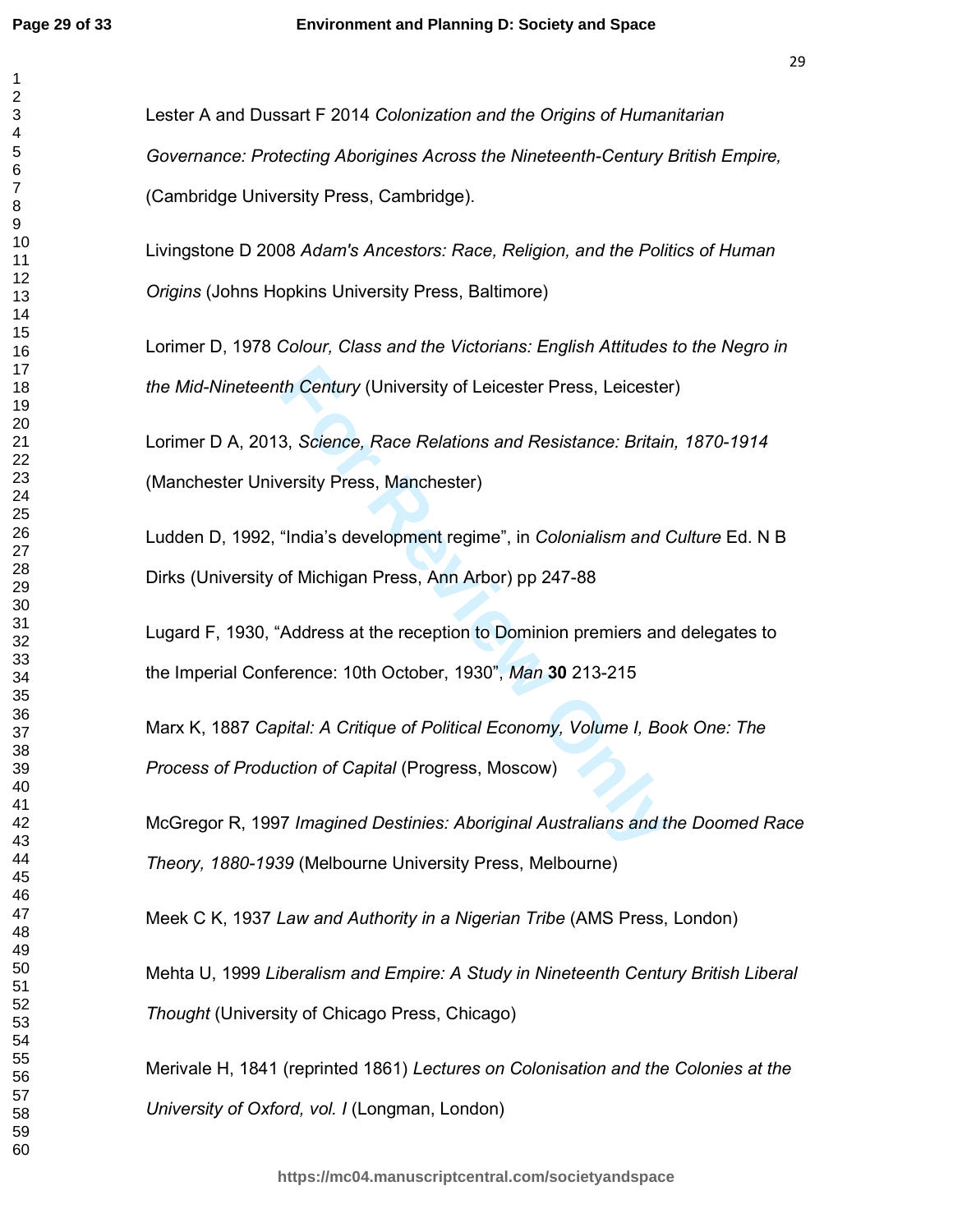Milne J, 1899 The Romance of a Pro-Consul: Being the Personal Life of the Right *Hon. Sir George Grey, KCB (Chatto and Windus, London)* 

Peires J B 1989 The Dead Will Arise: Nongqawuse and the Great Xhosa Cattle Killing Movement of 1856-7 (Ravan Press, Johannesburg)

Pels P and Salemink O 1999, "Introduction: locating the colonial subjects of Anthropology" in *Colonial Subjects: Essays on the Practical History of Anthropology* Eds P. Pels and O. Salemink (University of Michigan Press, Ann Arbor) pp 135

Prichard J C 1839, "On the extinction of human races" Edinburgh New Philosophical *\*-* **!%** 166

Reynolds H 1995 *Fate of a Free People* (Penguin, London)

Quereshi S 2011, "Robert Gordon Latham, displayed peoples and the natural history of race, 1854–1866" Historical Journal 54 143–166.

**Formular Continuosity of Michigan Press, Ann Art**<br> **Formular All (University of Michigan Press, Ann Art**<br> **Fate of a Free People (Penguin, London)**<br>
"Robert Gordon Latham, displayed peoples and the<br>
formular Historical Jo Qureshi S 2013a, "Exterminate all the brutes", unpublished seminar paper, Reconfiguring the British seminar, Institute of Historical Research London, 3; copy from S. Quershi, Department of History, University of Birmingham

Qureshi S 2013b, "Dying Americans: race, extinction, and conservation in the New World", in *From Plunder to Preservation: Britain and the Heritage of Empire, 1800–* 1950 Eds A Swenson, P Mandler (Oxford University Press, Oxford) pp 269–288

Rainger R 1980, "Philanthropy and science in the 1830's: the British and Foreign Aborigines' Protection Society" Man 15 4 702-17.

 $\mathbf{1}$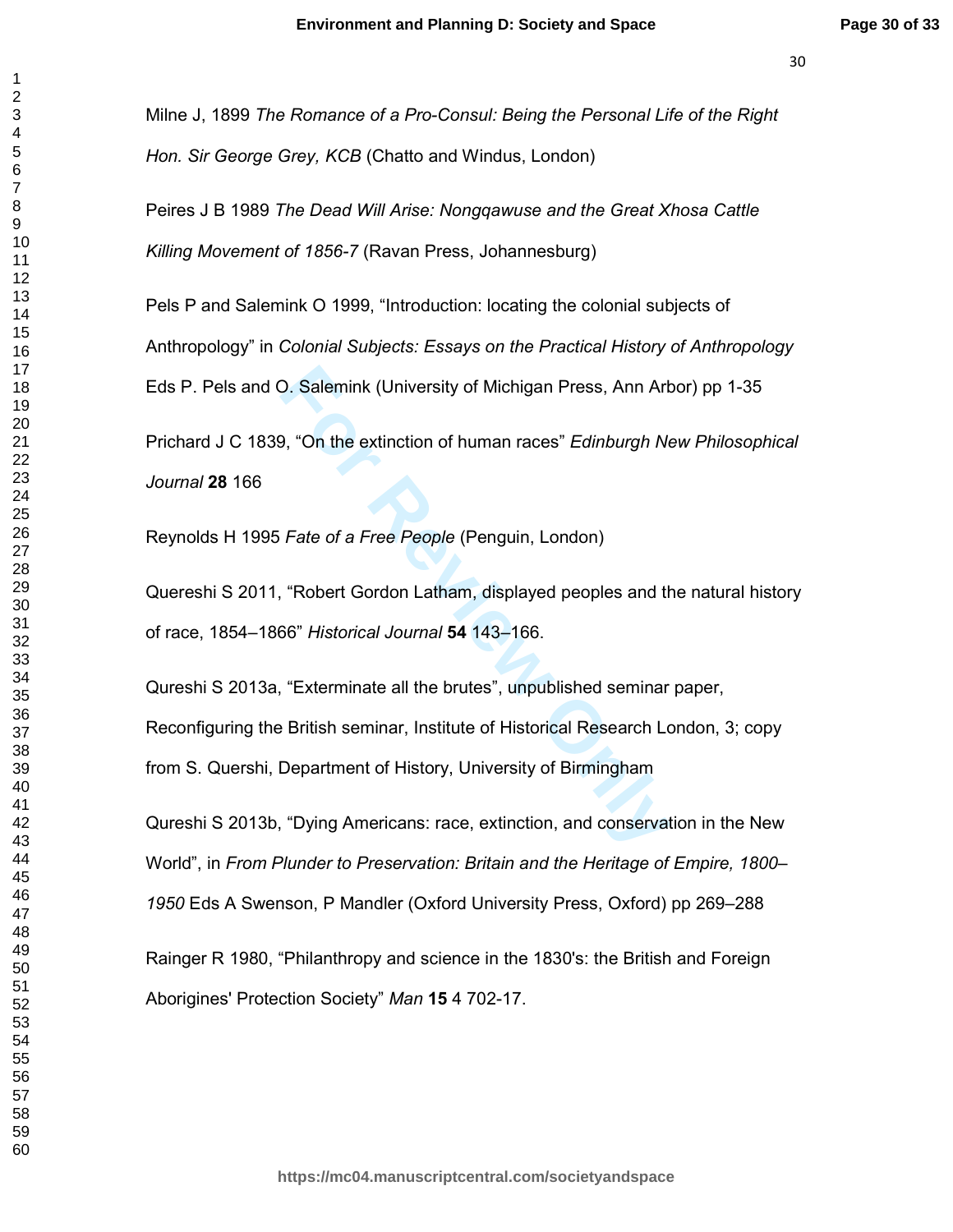Reid-Henry S 2014 "Humanitarianism as liberal diagnostic: humanitarian reason and the political rationalities of the liberal will-to-care", *Transactions of the Institute of* **British Geographers, 39 3 418-31** 

Rutherford J 1961 Sir George Grey K.C.B.: A Study in Colonial Government (Cassell, London)

Ryan L 1996 *The Aboriginal Tasmanians* 2nd edition (Allen and Unwin, Crow's Nest) )

Ryan L 2010 "Settler massacres on the Port Phillip Frontier, 1836-1851", *Journal of -
"
-*  3 25773.

Sahlins M, 1974 Stone Age Economics (Tavistock Publications, London)

Salemink O 1999, 'Ethnography as Martial Art: Ethnicizing Vietnam's Montagnards,

1930-1954", in Colonial Subjects: Essays on the Practical History of Anthropology

Eds P. Pels and O. Salemink (University of Michigan Press, Ann Arbor) pp 282325

Frem Massacres on the Port Phillip Frontier, 1836-18<br> **For Review Comment Standard Standard Standard Standard Standard Standard Standard Standard Standard Standard Standard Standard Standard Standard Review Channel Review** Salesa D I, 2011 Racial Crossings: Race, Intermarriage, and the Victorian British *Empire (Oxford University Press, Oxford)* 

Sera-Shriar E 2013 The Making of British Anthropology, 1813-1871 (Pickering and Chatto, London).

Sinclair K 2012, "Grey, George", *Dictionary of New Zealand Biography. Te Ara - the* Encyclopedia of New Zealand, http://www.TeAra.govt.nz/en/biographies/1g21/greygeorge

Stepan N 1982 *The Idea of Race in Science: Great Britain, 1800-1960* (Archon, London)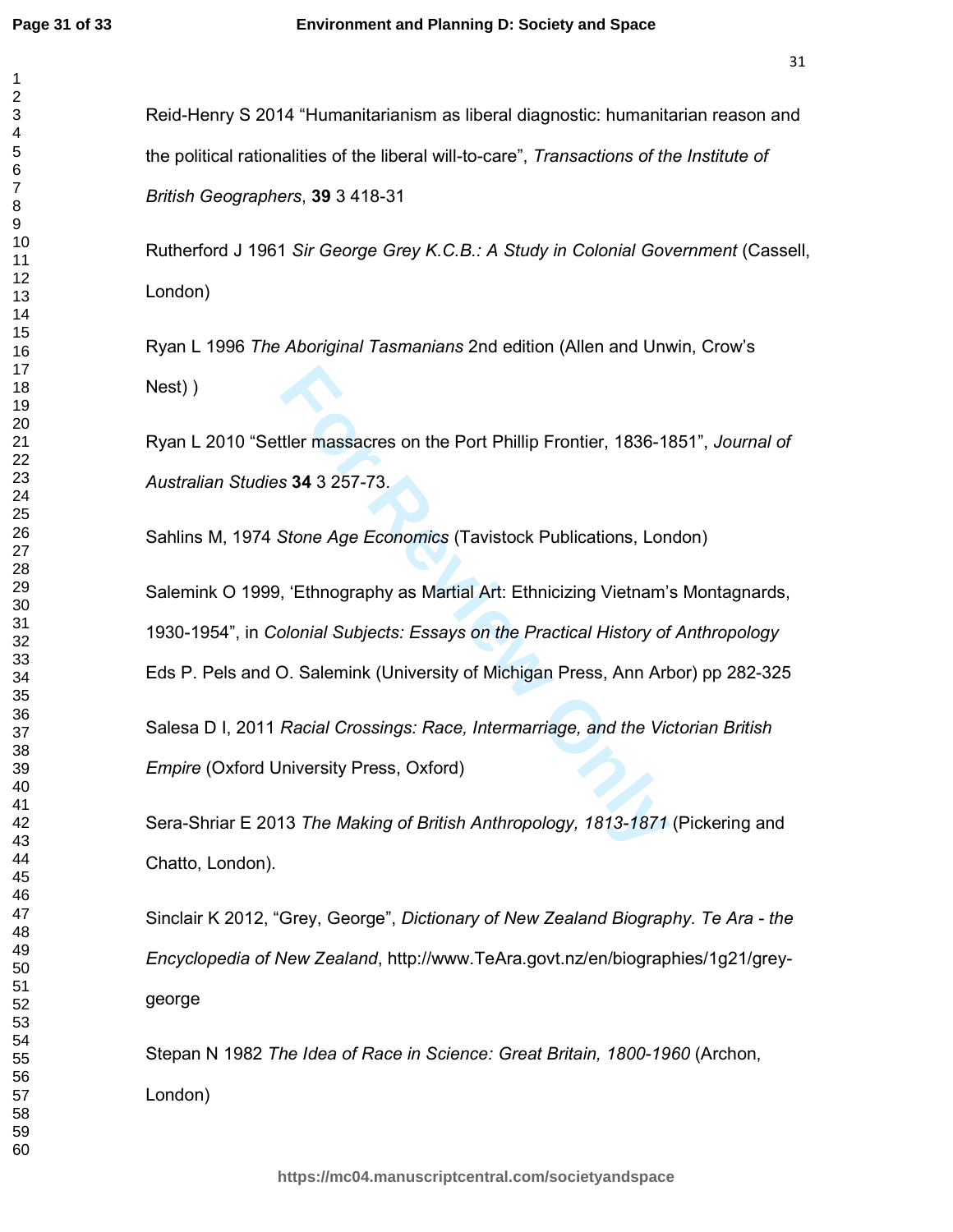Stephen L, 2004 "Merivale, Herman (1806–1874)", rev. Donovan Williams, Oxford *Dictionary of National Biography (Oxford University Press),* http://www.oxforddnb.com/view/article/18593

Stocking G W Jnr, 1982 Race, Culture and Evolution: Essays in the History of *Anthropology* (The Free Press, New York)

Stocking G W Jnr, 1987 *Victorian Anthropology* (Free Press, New York)

Stocking G W Jnr, 1995 After Tylor: British Social Anthropology 1888-1951 (University of Wisconsin Press, Madison)

Stokes E 1959, *The English Utilitarians and India* Oxford University Press, Delhi)

Swaisland C 2000 "The Aborigines Protection Society, 1837–1909", Slavery & Abolition: A Journal of Slave and Post-Slave Studies 21 2 265-280

The Hall Consults and India Oxford University<br>
For British Social Anthropology 188<br>
For British Utilitarians and India Oxford University<br>
1995 After Revision<br>
1996 The Aborigines Protection Society, 1837–1909<br>
1997 - The A Thornton R J 1983a, "Narrative ethnography in Africa, 1850-1920: the creation and capture of an appropriate domain for Anthropology" Man New Series 18 3 502-520 Thornton R J 1983b, "'This Dying Out Race': W.H.I. Bleek's approach to the languages of Southern Africa" Social Dynamics: A Journal of African Studies 9 2 1-

Urry J 1972, "'Notes and Queries on Anthropology' and the development of field methods in British Anthropology, 1870-1920" *Proceedings of the Royal* Anthropological Institute of Great Britain and Ireland 45-57.

Wilder G 2003, "Colonial ethnology and political rationality in French West Africa" *History and Anthropology* **14** 3 219-252.